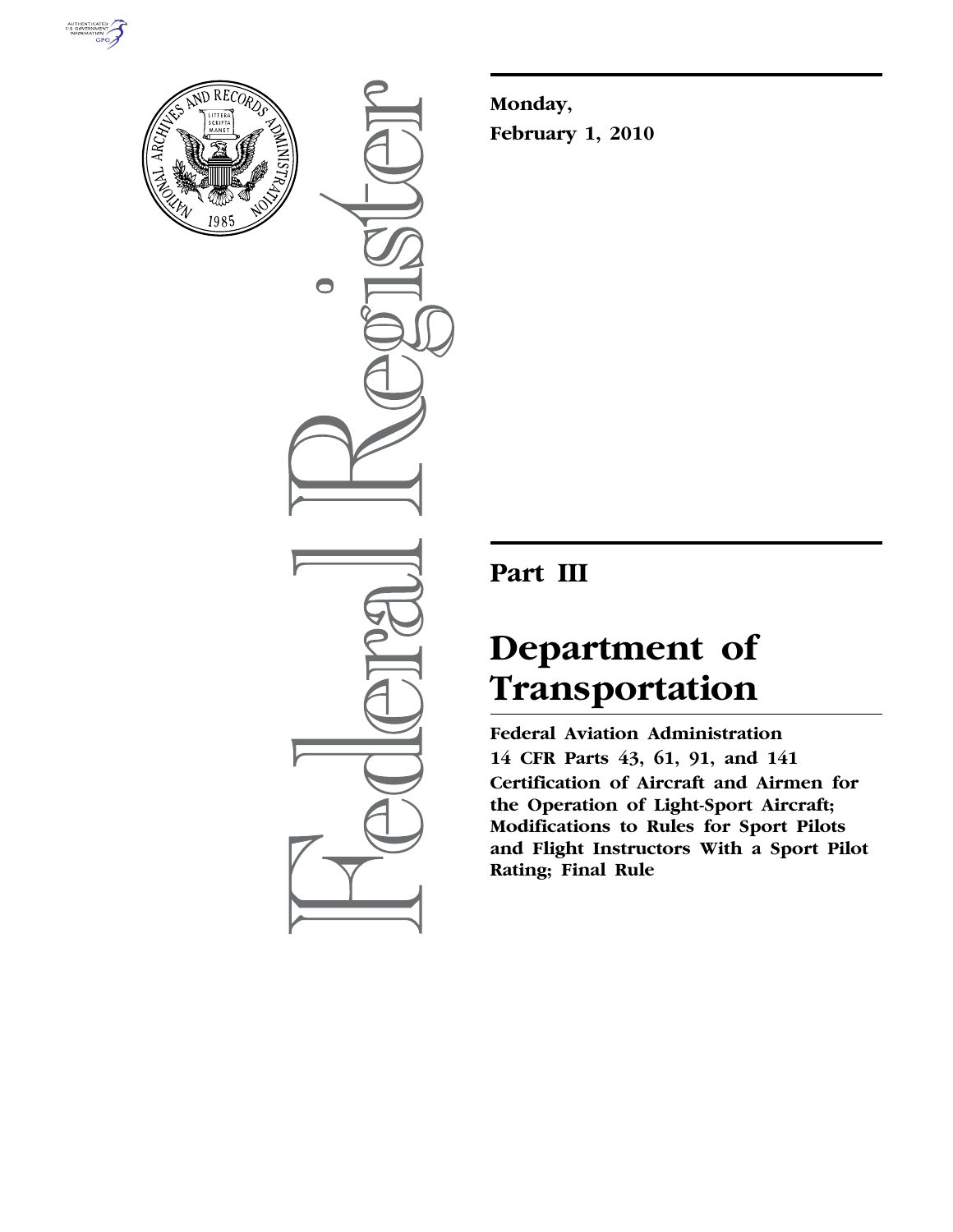# **DEPARTMENT OF TRANSPORTATION**

#### **Federal Aviation Administration**

#### **14 CFR Parts 43, 61, 91, and 141**

**[Docket No. FAA–2007–29015; Amdt. Nos. 43–44, 61–125, 91–311, and 141–13]** 

#### **RIN 2120–AJ10**

# **Certification of Aircraft and Airmen for the Operation of Light-Sport Aircraft; Modifications to Rules for Sport Pilots and Flight Instructors With a Sport Pilot Rating**

**AGENCY:** Federal Aviation Administration (FAA), DOT. **ACTION:** Final rule.

**SUMMARY:** The FAA is amending its rules for sport pilots and flight instructors with a sport pilot rating to address airman certification and operational issues that have arisen since regulations for the certification of aircraft and airmen for the operation of light-sport aircraft were implemented in 2004. These changes will update those regulations to reflect operational experience that has been gained since the original regulations became effective.

**DATES:** These amendments become effective April 2, 2010. Affected parties, however, do not have to comply with the information collection requirement in § 91.419 until the FAA publishes in the **Federal Register** the control number assigned by the Office of Management and Budget (OMB) for this information collection requirement. Publication of the control number notifies the public that OMB has approved this information collection requirement under the Paperwork Reduction Act of 1995.

**FOR FURTHER INFORMATION CONTACT:** For technical questions concerning this proposed rule, contact Larry L. Buchanan, Light-Sport Aviation Branch, AFS–610, Regulatory Support Division, Flight Standards Service, Federal Aviation Administration, 6500 South MacArthur Blvd, Oklahoma City, OK 73169; telephone (405) 954–6400; Mailing address: Light-Sport Aviation Branch, AFS–610; P.O. Box 25082; Oklahoma City, OK 73125.

For legal questions concerning this proposed rule, contact Paul Greer, Regulations Division, AGC–200, Federal Aviation Administration, 800 Independence Ave., SW., Washington, DC 20591; telephone (202) 267–3073. **SUPPLEMENTARY INFORMATION:** 

#### **Authority for This Rulemaking**

The FAA's authority to issue rules on aviation safety is found in Title 49 of the United States Code. Subtitle I, Section 106 describes the authority of the FAA Administrator, including the authority to issue, rescind, and revise regulations. Subtitle VII, Aviation Programs, describes in more detail the scope of the agency's authority.

This rulemaking is promulgated under the authority described in Subtitle VII, Part A, Chapter 447—Safety Regulation. Under section 44701, the FAA is charged with promoting safe flight of civil aircraft in air commerce by prescribing regulations necessary for safety. Under section 44703, the FAA issues an airman certificate to an individual when we find, after investigation, that the individual is qualified for, and physically able to perform the duties related to, the position authorized by the certificate. In this final rule, the FAA is amending the training, qualification, certification, and operating requirements for sport pilots and flight instructors with a sport pilot rating.

These changes will ensure that these airmen have the training and qualifications necessary to enable them to operate light-sport aircraft safely. For this reason, the changes are within the scope of the FAA's authority and are a reasonable and necessary exercise of our statutory obligations.

#### **Guide to Terms and Acronyms Frequently Used in This Document**

AGL—Above ground level

- AOPA—Aircraft Owners and Pilots Association
- ASC—AeroSports Connection
- CAS—Calibrated airspeed
- CFI—Certificated Flight Instructor
- DPE—Designated pilot examiner
- EAA—Experimental Aircraft Association
- MSL—Mean sea level
- NAFI—National Association of Flight Instructors
- 
- NPRM—Notice of proposed rulemaking SLSA—Special light-sport aircraft
- USUA— U.S. Ultralight Association
- VFR—Visual flight rules
- V<sub>H</sub>—Maximum airspeed in level flight with maximum continuous power

#### **I. Summary of the NPRM**

On April 15, 2008, the FAA published a Notice of proposed rulemaking (NPRM) entitled, "Certification of Aircraft and Airmen for the Operation of Light-Sport Aircraft; Modifications to Rules for Sport Pilots and Flight Instructors With a Sport Pilot Rating'' (73 FR 20181). The NPRM proposed to address airman certification issues that have arisen since regulations for the operation of light-sport aircraft were first implemented in 2004. The FAA sought comment on changes intended to align the certification requirements for

sport pilots and flight instructors with a sport pilot rating with those requirements currently applicable to other airmen certificates.

Specifically, the FAA proposed to—

1. Replace sport pilot privileges with aircraft category and class ratings on all pilot certificates.

2. Replace sport pilot flight instructor privileges with aircraft category ratings on all flight instructor certificates.

3. Remove current provisions for the conduct of proficiency checks by flight instructors and include provisions for the issuance of category and class ratings by designated pilot examiners.

4. Place all requirements for flight instructors under a single subpart (subpart H) of part 61.

5. Require 1 hour of flight training on the control and maneuvering of an airplane solely by reference to instruments for student pilots seeking a sport pilot certificate to operate an airplane with a  $V_H$  greater than 87 knots CAS and sport pilots operating airplanes with a  $V_H$  greater than 87 knots CAS.

6. Remove the requirement for persons exercising sport pilot privileges and flight instructors with a sport pilot rating to carry their logbooks while in flight.

7. Remove the requirement that persons exercising sport pilot privileges have an aircraft make-and-model endorsement to operate a specific set of aircraft while adding specific regulatory provisions for endorsements for the operation of powered parachutes with elliptical wings and aircraft with a  $V_H$ less than or equal to 87 knots CAS.

8. Remove the requirement for all flight instructors to log at least 5 hours of flight time in a make and model of light-sport aircraft before providing training in any aircraft from the same set of aircraft in which that training is given.

9. Permit persons exercising sport pilot privileges and the privileges of a student pilot seeking a sport pilot certificate to fly up to an altitude of not more than 10,000 feet mean sea level (MSL) or 2,000 feet above ground level (AGL), whichever is higher.

10. Permit private pilots to receive compensation for production flight testing powered parachutes and weightshift-control aircraft intended for certification in the light-sport category under § 21.190.

11. Revise student sport pilot solo cross-country navigation and communication flight training requirements.

12. Clarify cross-country distance requirements for private pilots seeking to operate weight-shift-control aircraft.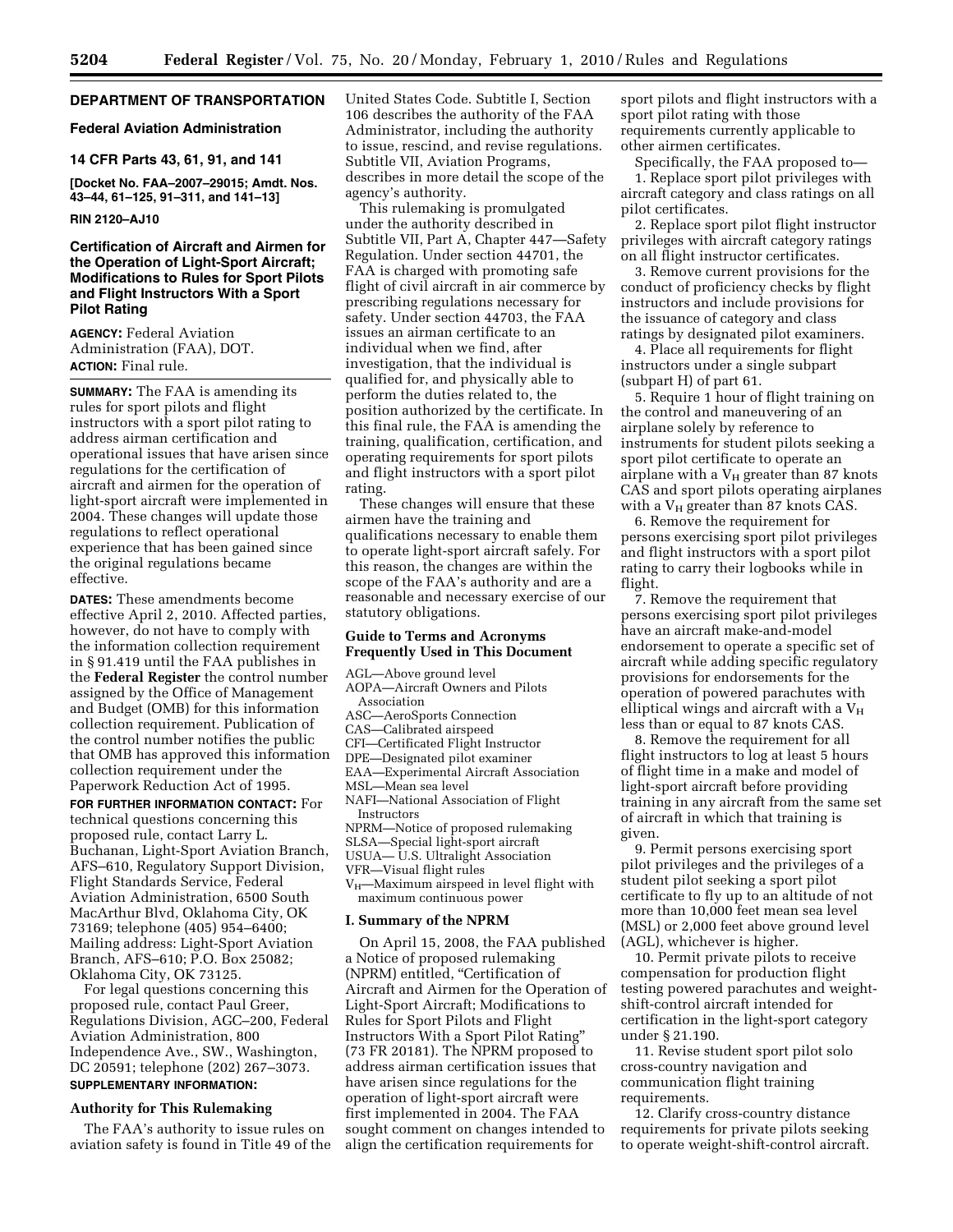13. Revise aeronautical experience requirements at towered airports for persons seeking to operate a powered parachute or weight-shift-control aircraft as a private pilot.

14. Remove the requirement for pilots with only a powered parachute or a weight-shift-control aircraft rating to take a knowledge test for an additional rating at the same certificate level.

15. Revise the amount of hours of flight training an applicant for a sport pilot certificate must log within 60 days prior to taking the practical test.

16. Remove expired ultralight transition provisions and limit the use of aeronautical experience obtained in ultralight vehicles.

17. Add a requirement for student pilots to obtain endorsements identical to those proposed for sport pilots in §§ 61.324 and 61.327.

18. Clarify that an authorized instructor must be in a powered parachute when providing flight instruction to a student pilot.

19. Remove the requirement for aircraft certificated as experimental aircraft under § 21.191(i)(3) to comply with the applicable maintenance and preventive maintenance requirements of part 43 when those aircraft have been previously issued a special airworthiness certificate in the lightsport category under § 21.190.

20. Require aircraft owners or operators to retain a record of the current status of applicable safety directives for special light-sport aircraft.

21. Provide for the use of aircraft with a special airworthiness certificate in the light-sport category in training courses approved under part 141.

22. Revise the minimum safe-altitude requirements for powered parachutes and weight-shift-control aircraft.

The comment period closed on August 13, 2008. See ''III. Discussion of Public Comments'' elsewhere in this preamble.

#### **II. Summary of the Final Rule**

As discussed in further detail under ''III. Discussion of Public Comments and Decisions on Final Rule,'' the FAA is withdrawing or modifying certain changes proposed in the 2008 NPRM. In the final rule, the following proposals are withdrawn or modified. (**Note:**  Proposal numbers refer to the list above.)

• Withdrawn: Replace sport pilot privileges with aircraft category and class ratings on all pilot certificates (proposal 1)

• Withdrawn: Replace sport pilot flight instructor privileges with aircraft category ratings on all flight instructor certificates (proposal 2)

• Withdrawn: Remove current provisions for the conduct of proficiency checks by flight instructors and include provisions for the issuance of category and class ratings by designated pilot examiners (proposal 3)

• Withdrawn: Place all requirements for flight instructors under a single subpart (subpart H) of part 61 (proposal 4)

• Withdrawn: Require 1 hour of flight training on the control and maneuvering of an airplane solely by reference to instruments for student pilots seeking a sport pilot certificate to operate an airplane with a  $V_H$  greater than 87 knots CAS and sport pilots operating airplanes with a  $V_H$  greater than 87 knots CAS (proposal 5)

• Withdrawn: Remove the requirement for persons exercising sport pilot privileges and flight instructors with a sport pilot rating to carry their logbooks while in flight (proposal 6)

• Withdrawn: Remove specific regulatory provisions (under proposed § 61.324) for endorsements for the operation of powered parachutes with elliptical wings (portion of proposal 7)

• Withdrawn: Add a requirement for student pilots to obtain endorsements identical to those proposed for sport pilots in § 61.324 (portion of proposal 17)

• Modified: Revise the amount of hours of flight training an applicant for a sport pilot certificate must log within the preceding 2 calendar months from the month of the practical test (proposal 15)

# **III. Discussion of Public Comments and Decisions on Final Rule**

The FAA received approximately 150 comments on the NPRM. Most were from individual pilots and flight instructors. In addition, the Experimental Aircraft Association (EAA), the Aircraft Owners and Pilots Association (AOPA), the National Association of Flight Instructors (NAFI), the U.S. Ultralight Association (USUA), and AeroSports Connection (ASC) commented.

*A. Proposals 1–4: Replace sport pilot and sport pilot flight instructor privileges with aircraft category and class ratings; require issuance of category and class ratings by designated pilot examiners; and place all requirements for flight instructors under part 61 subpart H* 

(§§ 61.1, 61.3, 61.5, 61.7, 61.23, 61.31, 61.51, 61.52, 61.63, 61.87, 61.181, 61.183, 61.185, 61.187, 61.191, 61.195, 61.303, 61.309, 61.311, 61.313, 61.317, 61.321, 61.413, and subparts H and K)

Currently, for a holder of a pilot certificate to obtain additional aircraft category and class privileges at the sport pilot level, that person must complete a proficiency check administered by an authorized instructor. Upon successful completion of that proficiency check, the person receives a logbook endorsement from the instructor. That endorsement permits the person to exercise sport pilot privileges in the category and class of aircraft in which the proficiency check was administered.

Similarly, for a flight instructor to obtain privileges to provide instruction leading to the issuance of a sport pilot certificate in an additional category or class of light-sport aircraft, or to the issuance of a private pilot certificate in a powered parachute or a weight-shiftcontrol aircraft, the flight instructor must complete a proficiency check administered by an authorized instructor. Upon successful completion of the proficiency check, the flight instructor receives a logbook endorsement from the instructor who administered the proficiency check. That endorsement permits the person completing the proficiency check to provide instruction as a flight instructor with a sport pilot rating in the category and class of aircraft in which the proficiency check was administered.

The FAA initiated the proposals as a result of concerns that the agency may not be receiving documentation from authorized instructors after proficiency checks have been successfully completed. This led to concerns that— (1) In the event of an accident or incident, it may not be possible to determine if an individual was authorized and qualified to operate the aircraft; (2) if a person lost his or her logbook, it could hinder that person's ability to demonstrate that he or she had privileges to operate a specific category and class of aircraft; and (3) if the FAA does not know which airmen are authorized to exercise additional category and class privileges through logbook endorsements, the agency cannot provide safety information to affected airmen.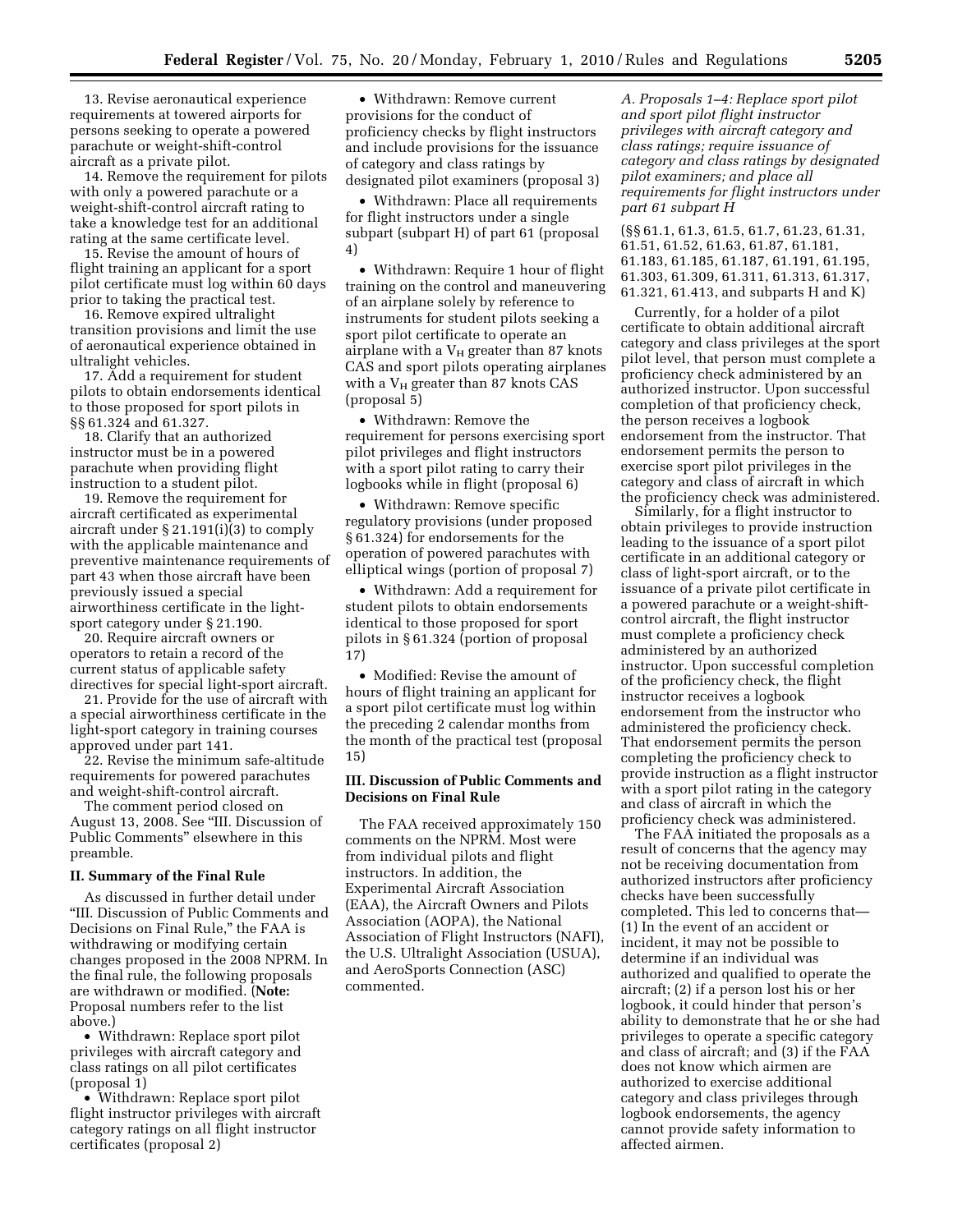With these concerns in mind, the FAA proposed that—

Holders of sport pilot (or higher level) certificates with category and class privileges obtained through instructor endorsements be issued pilot certificates with the category and class ratings corresponding to the privileges previously granted through instructor endorsements; and

Flight instructors with a sport pilot rating receive flight instructor certificates with appropriate category and class ratings indicating those aircraft in which flight instruction could be provided.

Under the NPRM, there would not have been any additional burden on current certificate holders if the FAA had a record of their endorsements. However, those persons whose records were not on file with the FAA would have had to complete an Airman Certificate and/or Rating Application— Sport Pilot (FAA Form 8710–11) and present it, along with evidence of their endorsements, to an FAA designated pilot examiner (DPE) or FAA inspector before the FAA would issue that person a pilot or flight instructor certificate with corresponding category and class ratings.

Further, the FAA proposed that the practice of obtaining privileges to operate a light-sport aircraft after completion of a proficiency check by an authorized instructor would be discontinued. Instead, ratings (indicated on a person's pilot certificate rather than by endorsement in a logbook) would be issued after the completion of a practical test, typically administered by a DPE. The FAA's rationale for proposing to require applicants take a practical test was that DPEs typically conducting these tests receive initial and recurrent training in administering practical tests, and they are directly supervised by an aviation safety inspector (ASI). Also, a DPE's designation can be terminated if the FAA determines that person cannot administer a practical test in accordance with the Practical Test Standards (PTS). In contrast, authorized instructors are generally not trained to administer tests leading to the issuance of certificate privileges, and the FAA does not have procedures in place to oversee that activity.

In a related proposal the FAA sought comments on whether to move the requirements for flight instructors with a sport pilot rating currently found in part 61 subpart K to part 61 subpart H so that all flight instructor requirements would be standardized and located in one subpart. As stated in the NPRM, if the proposed changes for issuing sport

pilot flight instructor certificates were adopted, the privileges and limitations of those flight instructors and the methods by which they are certificated would be so similar to those of flight instructors currently certificated under subpart H that separate subparts for the certification of all flight instructors would no longer be necessary.

A few commenters supported the proposals, or certain aspects of them. Those commenters said the changes would reduce confusion, and make the regulations clearer and more uniform among different pilot ratings and aircraft categories. One said adopting the changes would help matters in the future as more sport pilots are licensed.

Many commenters, however, opposed the changes. The Experimental Aircraft Association and NAFI stated that the FAA did not show any safety reasons for the proposed changes. They and others also said there is a shortage of sport pilot examiners and DPEs qualified in categories and classes of light-sport aircraft such as powered parachutes, weight-shift-control aircraft, and gyroplanes. Furthermore, many commenters said, these examiners are not evenly dispersed throughout the country.

Commenters also expressed concern that the proposed changes would create burdens for existing sport pilots and flight instructors who would have to spend time and money traveling to a DPE to take a practical test. Further, the commenters were concerned that affected persons would not have a means of examining their FAA records prior to the issuance of the new certificates and that they may have to visit their Flight Standards District Offices (FSDOs) to correct lapses in the FAA's airmen registry database. The commenters believed the problem was an internal FAA problem that should be fixed using mechanisms already in place, such as better training for instructors in how to comply with the existing rule, and access to electronic filing methods such as the Integrated Airman Certification and Rating Application (IACRA). Another suggestion was to provide instructors with an expedited process to become sport pilot DPEs, thereby increasing their availability and providing a less costly alternative to the proposal.

Upon further consideration, the FAA agrees with the commenters that the potential burden does not justify adoption of the proposal. The FAA is therefore withdrawing those portions of the NPRM related to replacing sport pilot and sport pilot flight instructor privileges with aircraft category and class ratings. In addition, the FAA is

withdrawing the proposed requirement that proficiency checks be conducted by DPEs instead of authorized instructors, as well as the proposal to move all requirements for flight instructors with a sport pilot rating from subpart K to subpart H.

The FAA, however, is retaining that portion of the proposal that would require holders of a commercial pilot certificate with an airship or balloon rating to obtain privileges to provide instruction in an additional category and class of aircraft only after completion of a practical test and not after completion of a proficiency check. Although the FAA, in the 2004 final rule, intended to permit these airmen to be treated in a manner similar to other authorized instructors when seeking privileges to provide instruction in an additional category and class of aircraft, the FAA no longer considers such action appropriate. The agency has determined that when seeking to obtain privileges to provide instruction in an additional category and class of aircraft, these airmen should be tested to the same standards as other pilots who do not hold flight instructor certificates and are seeking similar instructional privileges. These airmen currently are not required to pass a test on the fundamentals of instructing or possess equivalent instructional experience. All other flight instructors currently certificated under subpart K of part 61 are required to pass this test or possess equivalent instructional experience. The FAA notes that for a commercial pilot with an airship or balloon rating to obtain additional privileges to provide flight instruction under subpart H of part 61, that person must pass a practical test for the issuance of a flight instructor certificate, even though that person is already considered an authorized instructor. The FAA is therefore revising current § 61.429(c) to remove provisions that would permit the holder of a commercial pilot certificate with an airship or balloon rating to obtain a flight instructor certificate with a sport pilot rating without taking a practical test for the issuance of that certificate.

Additionally, when the FAA proposed to include all requirements for flight instructors with a sport pilot rating in subpart H, the FAA clarified the limitations set forth in current § 61.415 by proposing to revise § 61.195 to indicate that a flight instructor with a sport pilot rating may only provide flight instruction in a light-sport aircraft. Although the FAA is not adopting the proposal to place all requirements for flight instructors with a sport pilot rating in part 61 subpart H, the FAA is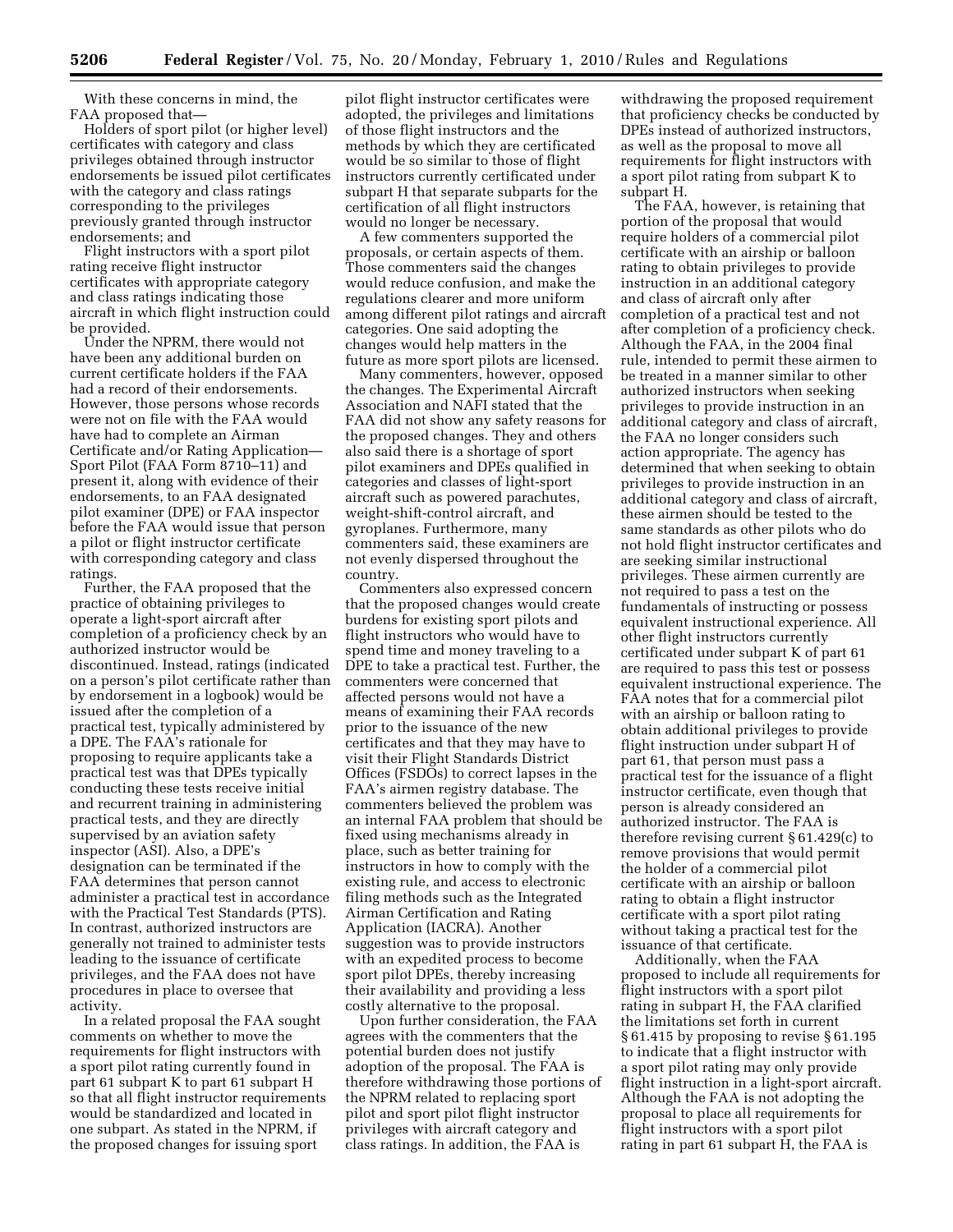revising the introductory text of § 61.415 to specify that a flight instructor with a sport pilot rating may only provide flight training in a light-sport aircraft. This change clarifies the original intent of the 2004 final rule.

While the FAA is not adopting its proposal to remove provisions for the conduct of proficiency checks by flight instructors and include provisions for the issuance of category and class ratings by DPEs, the agency remains concerned that it may not have a complete record of those individuals who have received sport pilot privileges as a result of satisfactory completion of a proficiency check conducted by an authorized instructor. Accordingly, the FAA is implementing non-regulatory procedures, which will improve its ability to obtain a record of all proficiency checks conducted by flight instructors.

The FAA has included information on its Light Sport Aviation Branch's (AFS– 610's) Web site (*http://www.faa.gov/ about/office*\_*org/headquarters*\_*offices/ avs/offices/afs/afs600/afs610/*) regarding proper procedures for filling out and submitting FAA Form 8710–11. The agency has taken action to ensure that all attendees at Flight Instructor Refresher Clinics receive instruction on how to properly fill out and submit this form. In addition, the FAA is taking action to ensure that sport pilot privileges are now specifically listed on an airman's certificate. The FAA is also conducting outreach at major aviation events to better inform flight instructors on how to file required documentation.

In order to improve the FAA's ability to receive the required documentation indicating that an airman has been endorsed for a specific sport pilot privilege, the agency has posted on the Light Sport Aviation Branch's website (referenced in the previous paragraph) a link to the Airman Registry Web site. This action will permit sport pilots and flight instructors to determine whether the FAA has a record of those airmen having obtained additional category and class privileges through proficiency checks. If an individual has successfully completed a proficiency check and received an endorsement authorizing him or her to operate, or provide training in, an additional category and class of light-sport aircraft but that individual's name is not listed on the website, the individual can contact the FAA to ensure that the agency has the appropriate records. However, if a person's name is not listed with appropriate category and class privileges, it does not automatically disqualify that person from exercising

those privileges if a proper endorsement has been received.

*B. Proposal 5: Require 1 hour of flight training on the control and maneuvering of an airplane solely by reference to instruments for student pilots seeking a sport pilot certificate to operate an airplane with a VH greater than 87 knots CAS and sport pilots operating airplanes with a VH greater than 87 knots CAS* 

#### (§§ 61.89, 61.93, and 61.327)

Current regulations require student pilots seeking a sport pilot certificate to receive and log flight training in the control and maneuvering of an airplane solely by reference to flight instruments. This training must be received before conducting a solo cross-country flight or any flight greater than 25 nautical miles from the airport from where the flight originated. It also must be received prior to making a solo flight and landing at any location other than the airport of origination. These requirements are detailed in § 61.93 and are applicable to persons seeking a student pilot certificate to operate any category and class of airplane. That section, however, does not specify any minimum flight training time to meet these requirements. In addition, current regulations for the issuance of a sport pilot certificate do not require an applicant to receive flight training on the control and maneuvering of any airplane solely by reference to instruments.

The FAA proposed to require student pilots seeking a sport pilot certificate and sport pilots operating an airplane with a maximum airspeed in level flight with maximum continuous power  $(V_H)$ greater than 87 knots calibrated airspeed (CAS) to receive and log 1 hour of flight training on the control and maneuvering of an aircraft solely by reference to instruments. The rationale for the proposal was the agency's concern that persons exercising student or sport pilot privileges in airplanes with a  $V_H$  greater than 87 knots CAS may not be adequately trained to maintain control of the airplanes they are operating if they inadvertently encounter conditions less than those specified for visual flight rules (VFR) operations. The FAA was particularly concerned that conditions less than those specified for VFR operations could be more readily encountered by persons operating airplanes with a  $V_H$  greater than 87 knots CAS due to the greater speed and potentially greater range of the aircraft.

A few commenters supported this proposed change, but did not provide substantive reasons for their support.

Many commenters, however, objected to the proposed change. They asserted that—(1) the proposal would go beyond the intent of the 2004 rule because sport pilots may only fly in day VFR conditions; (2) the FAA did not offer any data to suggest that there is a safety problem that would necessitate such training; and (3) flight instructors with a sport pilot rating typically receive only 1 hour of instrument training and therefore do not have necessary instrument training to adequately train other airmen.

Although the FAA contends that inadvertent flight into instrument conditions by pilots not appropriately rated to conduct such flight constitutes a significant safety hazard, the FAA agrees with the commenters' concern that flight instructors with a sport pilot rating would not have necessary instrument training to adequately train other pilots for flight by reference to instruments. Additionally, the proposal could have required a student pilot seeking a sport certificate or a sport pilot to obtain instruction in an aircraft equipped for instrument flight when the aircraft in which he or she normally conducts flight operations is not equipped for instrument flight. Based upon these concerns and the potential burden the proposed requirement would have placed on the sport pilot community, the FAA is withdrawing the proposed change.

*C. Proposal 6: Remove the requirement for persons exercising sport pilot privileges and flight instructors with a sport pilot rating to carry their logbooks while in flight* 

#### (§ 61.51)

This proposal was related to the proposals to replace privileges with aircraft category and class ratings on sport pilot and flight instructor certificates with a sport pilot rating (proposals 1 and 2 listed above). If those proposals had been adopted, sport pilots and flight instructors with a sport pilot rating would have received certificates specifically listing category and class privileges. As a result, there would no longer have been a need for these airmen to carry logbooks to demonstrate that they were authorized to exercise category and class privileges.

Many commenters supported the proposed change, regardless of whether proposed items 1 and 2 were adopted. However, a few commenters indicated that the proposed change was unnecessary because § 61.51(i)(3) permits a sport pilot to carry other evidence of existing endorsements. Similar provisions exist for flight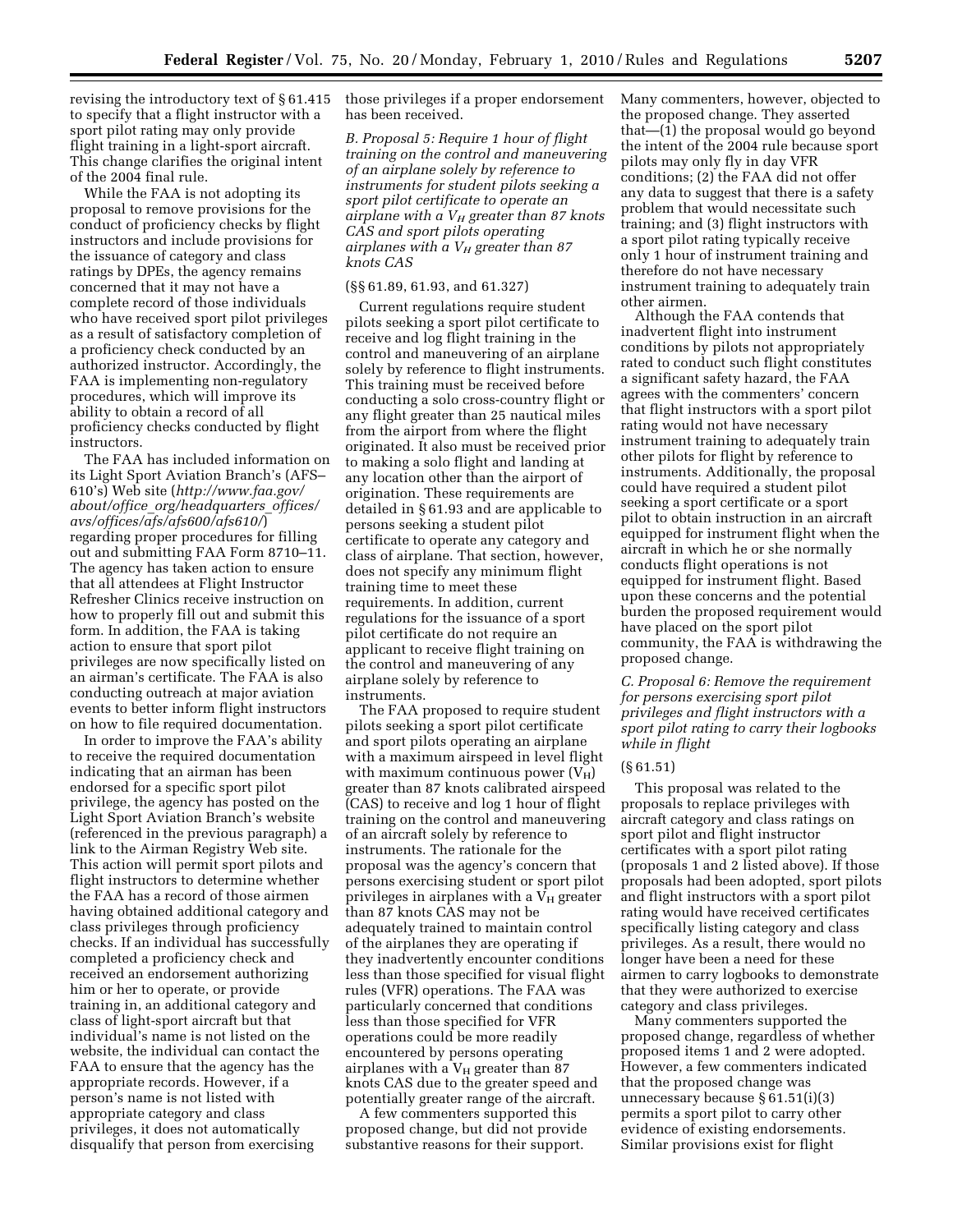instructors with a sport pilot rating under § 61.51(i)(5). These commenters said it should be sufficient for airmen to carry photocopies of their logbook endorsements.

Several commenters opposed the change because they opposed the proposals to replace privileges with aircraft category and class ratings on sport pilot and flight instructor certificates with a sport pilot rating.

As a result of the FAA's decision to withdraw the proposals to replace sport pilot and flight instructor privileges with aircraft category and class ratings on certificates, the agency is withdrawing this proposed change. Persons exercising sport pilot privileges and flight instructors with a sport pilot rating therefore will need to continue to carry their logbooks or other evidence of required endorsements while in flight. The commenters are correct that § 61.51 currently allows for ''other evidence'' of instructor endorsements; therefore the FAA will continue to allow sport pilots and flight instructors with a sport pilot rating to carry photocopies of required authorized instructor endorsements in lieu of carrying their logbooks.

*D. Proposal 7: Remove the requirement that persons exercising sport pilot privileges have an aircraft make-andmodel endorsement to operate an aircraft within a specific set of aircraft while adding specific regulatory provisions for endorsements for the operation of powered parachutes with elliptical wings and aircraft with a VH less than or equal to 87 knots CAS* 

(§§ 61.315, 61.319, 61.324, 61.327, 61.413, 61.415, and 61.423)

To operate any aircraft within a set of aircraft, a sport pilot must have a logbook endorsement from an authorized flight instructor for a specific category, class, and make and model of aircraft within that set of light-sport aircraft. At the time the current rules were adopted, the FAA believed that grouping makes and models of lightsport aircraft that have similar performance and operating characteristics as a set of aircraft was an effective means to permit persons exercising sport pilot privileges to operate any aircraft within that set once an endorsement had been received.

In implementing the 2004 final rule, the FAA developed standards for defining and establishing sets of aircraft within each category of aircraft (airplanes, weight-shift-control aircraft, powered parachutes, gyroplanes, and lighter-than-air aircraft). The FAA believed that incorporating a requirement for a specific endorsement

based on a set of aircraft would ensure that any person exercising sport pilot privileges would receive additional flight training appropriate to the aircraft in which operations would be conducted.

As stated in the proposal, the FAA believes that the duplicative nature of currently required endorsements and proficiency checks makes a specific requirement for a make-and-model endorsement to operate any aircraft within a set of aircraft redundant.

Several commenters, including ASC, EAA, and NAFI, supported the proposal to eliminate the requirement for a makeand-model endorsement to operate a specific set of aircraft. The FAA is adopting this change as proposed for sport pilots. As the FAA's proposal to remove subpart K and incorporate the requirements for flight instructors with a sport pilot rating in subpart H is being withdrawn, the FAA is revising §§ 61.413, 61.415, and 61.423 to eliminate provisions in those sections that refer to the issuance of make-andmodel endorsements to operate a specific set of aircraft by flight instructors with a sport pilot rating. These amendments are necessary to implement the changes as originally proposed.

The agency believes that safety concerns can be adequately addressed using existing endorsements and the additional endorsement proposed in the NPRM for holders of a sport pilot certificate seeking to operate a lightsport aircraft that has a  $V_H$  less than or equal to 87 knots CAS. The FAA notes that although it has removed the requirement for persons exercising sport pilot privileges to have aircraft makeand-model endorsements, the additional training requirements of § 61.31 are applicable to all pilots, to include both sport pilots and student pilots. Furthermore, while § 61.31(l)(2) excepts both holders of student pilot certificates and holders of sport pilot certificates when operating a light-sport aircraft from the rating limitations of that section, it does not except those pilots from the additional training requirements specified in that section, such as the additional training requirements for the operation of tailwheel airplanes and gliders. Sport pilots and student pilots seeking a sport pilot certificate therefore must continue to ensure that they have received the applicable training and endorsements required for the operation of those aircraft prior to acting as pilot in command.

Based on comments received, the FAA does not believe that an additional endorsement for the operation of a

powered parachute with an elliptical wing is justified. A few commenters, including EAA and NAFI, objected to the proposal to add specific regulatory provisions for endorsements for the operation of powered parachutes with elliptical wings. The Experimental Aircraft Association and NAFI said elliptical wings on the market today fly essentially the same as square wings, and therefore said no additional endorsement is required, nor would it add any safety value. An individual commenter agreed that the fundamentals of inflating, taxiing, maneuvering, and landing the wings are identical, and added pilots wishing to transition from square to elliptical wings can do so with instruction without a costly endorsement from a certified flight instructor (CFI). Another commenter said without a solid definition of what constitutes an elliptical wing, it makes no sense to require a specific endorsement to fly them. One commenter, however, said that the elliptical wing for powered parachutes is a significant performance issue that should be addressed as proposed.

Although the FAA believes that an elliptical wing has different performance characteristics than a square wing, the agency agrees with the commenters that the differences are not so different that they warrant additional training and an endorsement. The FAA is therefore withdrawing this proposed change.

Regarding the proposal to require an endorsement for aircraft with a  $V_H$  less than or equal to 87 knots CAS, EAA, NAFI, and an individual commenter raised objections. The Experimental Aircraft Association and NAFI said they essentially agreed with the concept, but said that initial certification in a singleengine land airplane should be sufficient to fly other single-engine airplanes within the definition of lightsport aircraft. The individual commenter did not believe accident data support the 87-knot-CAS division any longer and suggested the distinction be withdrawn from this proposal and removed throughout other light-sport regulations.

The FAA does not believe that receiving training in an airplane with a  $V_H$  greater than 87 knots CAS will adequately prepare a sport pilot to operate a low-speed, high-drag airplane with a  $V_H$  less than or equal to 87 knots CAS without additional training. The agency maintains the proposed endorsement to operate an aircraft with a  $V_H$  less than or equal to 87 knots CAS is justified and is adopting this change.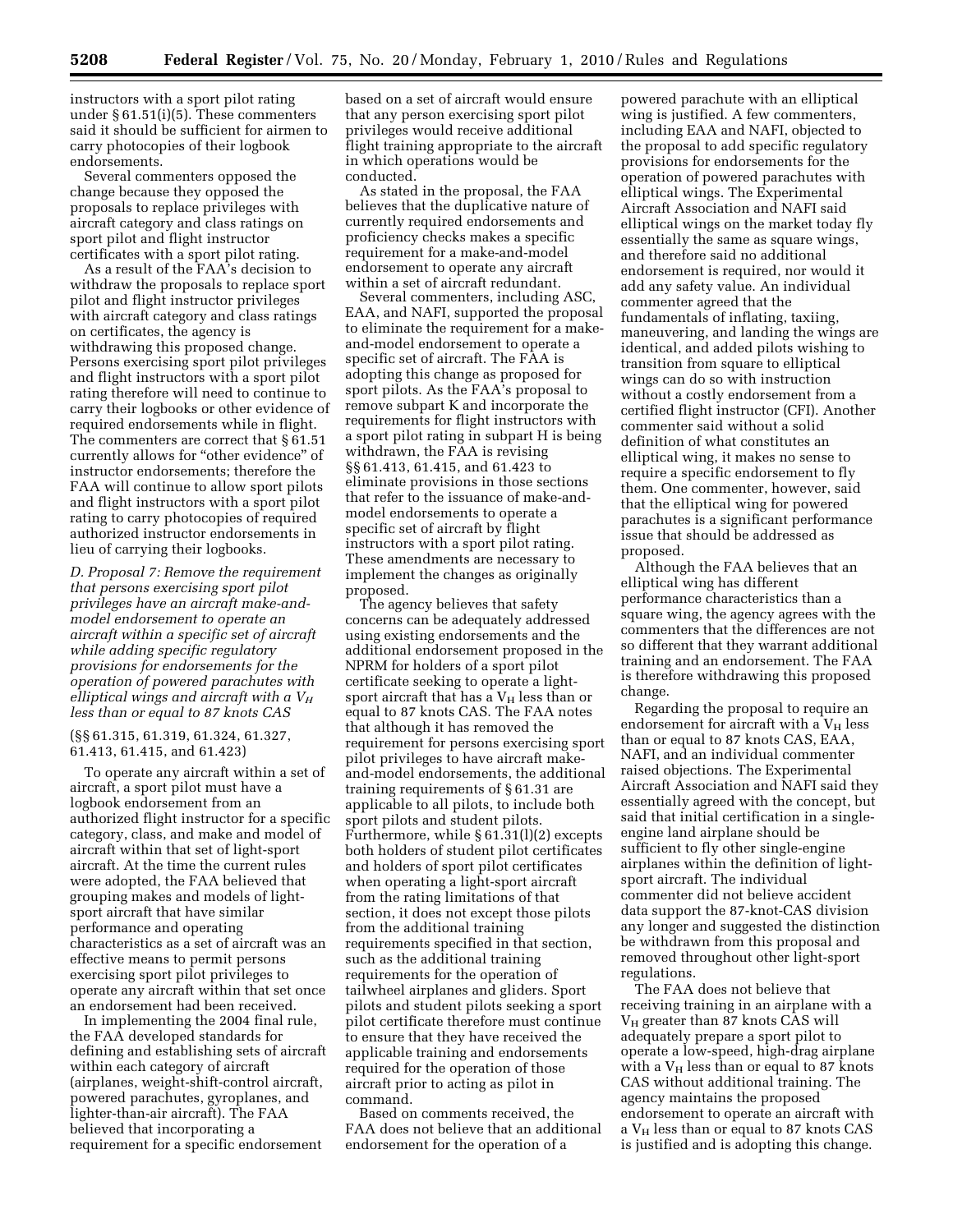*E. Proposal 8: Remove the requirement for all flight instructors to log at least 5 hours of flight time in a make and model of light-sport aircraft before providing training in any aircraft from the same set in which that training is given* 

#### (§ 61.415)

The FAA proposed to eliminate the requirement for flight instructors with a sport pilot rating to have logged 5 hours of flight time in order to provide flight instruction in a make and model aircraft within a specific set of aircraft. The FAA believes that the aeronautical experience requirements for the issuance of a flight instructor certificate with a sport pilot rating and the endorsements necessary to exercise those privileges are sufficient for an instructor to safely provide flight instruction in any aircraft for which that instructor has privileges. An additional requirement to obtain 5 hours of aeronautical experience therefore imposes an unnecessary burden on the flight instructor and should not be required to safely provide instruction in that aircraft. In addition, the requirement would also not be consistent with the adoption of the proposal (included in item 7 above) to eliminate the requirement in § 61.319 for a person exercising sport pilot privileges to have a make and model endorsement to operate any aircraft within a specific set of aircraft.

Many commenters, including EAA, NAFI, and AOPA, supported this proposed change. Some individuals, however, objected to it.

One commenter said the change seemed "out of place," considering that the FAA also requires examiners to have the same 5 hours before administering practical exams (in accordance with FAA Order 8710.7 Sport Pilot Examiner's Handbook (Oct. 14, 2004)). The commenter said if this proposal is adopted, the same restriction should be removed from examiners.

The FAA notes that after the NPRM was published, FAA Order 8710.7 was superseded by FAA Order 8900.2 General Aviation Airman Designee Handbook (Sept. 30, 2008). FAA Order 8900.2 removed the requirement for a DPE to have 5 hours in a make and model of aircraft within a set of aircraft prior to exercising DPE privileges. The commenter's concern has therefore been addressed by the issuance of FAA Order 8900.2.

A gyroplane CFI said it would be impossible for an endorsing instructor to ensure that a sport pilot applicant would be safe to fly any gyroplane. The commenter said there needs to be some way that an endorsing instructor and/or the DPE could provide additional limitations on what new gyroplanes a new pilot could fly.

The FAA recognizes that flight instructors and DPEs cannot place additional limitations on newly certificated pilots, which would restrict those persons from exercising the privileges of those certificates. A flight instructor, however, may issue an endorsement that provides restrictions on a student pilot, and the student pilot may not act in any manner contrary to any limitations placed in his or her logbook by an authorized instructor, as set forth in § 61.89(a)(8). The FAA did not propose to establish additional authority for flight instructors and DPEs that would permit them to issue endorsements for a sport pilot that would contain limitations more restrictive than the privileges granted by that person's certificate. Such action would be outside the scope of this rulemaking.

An individual commenter said an instructor should have at least 5 hours of time in the aircraft in which he or she will be instructing. The commenter said a person should not be teaching in an aircraft with which he or she is not familiar. The FAA agrees that a person providing instruction in an aircraft should be familiar with that aircraft's operating characteristics. However, due to the variety of operating characteristics of individual aircraft, the agency does not believe that mandating a minimum aeronautical experience requirement is appropriate for instructors to provide flight training in light-sport aircraft. The agency believes that the aeronautical experience requirements for the issuance of a flight instructor certificate with a sport pilot rating and the endorsements necessary to exercise those privileges are sufficient for an instructor to safely provide flight instruction in any aircraft for which that instructor has privileges.

The FAA notes that flight instructors certificated under part 61 subpart H, like those certificated under subpart K, may provide flight instruction in lightsport aircraft that are airplanes, powered parachutes, weight-shift-control aircraft, gyroplanes, gliders, and lighter-than-air aircraft. However, flight instructors certificated under the provisions of part 61 subpart H are not required to have 5 hours of flight time in a specific make and model of aircraft (except for a multiengine airplane, helicopter, or powered lift) prior to providing flight instruction in these aircraft. The FAA has determined that the individual flight characteristics of all makes and models of light-sport aircraft within a specific

category of aircraft are not sufficiently different to warrant imposition of a requirement on flight instructors with a sport pilot rating to obtain 5 hours of aeronautical experience in each make and model of aircraft prior to providing flight instruction. Such a requirement imposes an unnecessary burden on these flight instructors that is not correspondingly imposed in § 61.195 on flight instructors with other than a sport pilot rating. The agency has determined that 5 hours of aeronautical experience in a particular make and model of lightsport aircraft therefore should not be required to safely provide flight instruction in these relatively simple, non-complex aircraft. The FAA is adopting this change as proposed.

*F. Proposal 9: Permit persons exercising sport pilot privileges and the privileges of a student pilot seeking a sport pilot certificate to fly up to an altitude of not more than 10,000 feet mean sea level (MSL) or 2,000 feet above ground level (AGL), whichever is higher* 

#### (§§ 61.89 and 61.315)

Current  $\S 61.89$  (c)(3) states that student pilots seeking a sport pilot certificate may not act as pilot in command of an aircraft at an altitude of more than 10,000 feet mean sea level (MSL). Section 61.315 (c)(11) places the same limitation on sport pilots. The FAA proposed to add the words ''or 2,000 feet AGL [above ground level], whichever is higher" to allow sport pilots and student pilots seeking a sport pilot certificate to operate in mountainous areas higher than 10,000 feet MSL when such operations are less than 2,000 feet AGL.

Many commenters, including AOPA and ASC, supported this change. Several commenters, including EAA and NAFI, generally supported the proposal but recommended extending the limits even higher.

The Experimental Aircraft Association, NAFI, and others recommended the FAA align the rule with  $\S 91.211$  (a)(1), which allows persons to operate civil aircraft that are not equipped with supplemental oxygen up to 12,500 feet MSL and 14,000 feet MSL for 30 minutes or less. Some commenters suggested raising the maximum altitudes to 10,500 feet MSL and 2,500 feet AGL, whichever is higher, to conform to VFR altitude requirements. Other commenters suggested raising the maximum altitudes to as much as 18,000 feet MSL, noting that glider pilots are permitted to fly at that altitude. One commenter suggested that training in the effects of high-altitude flight should be required if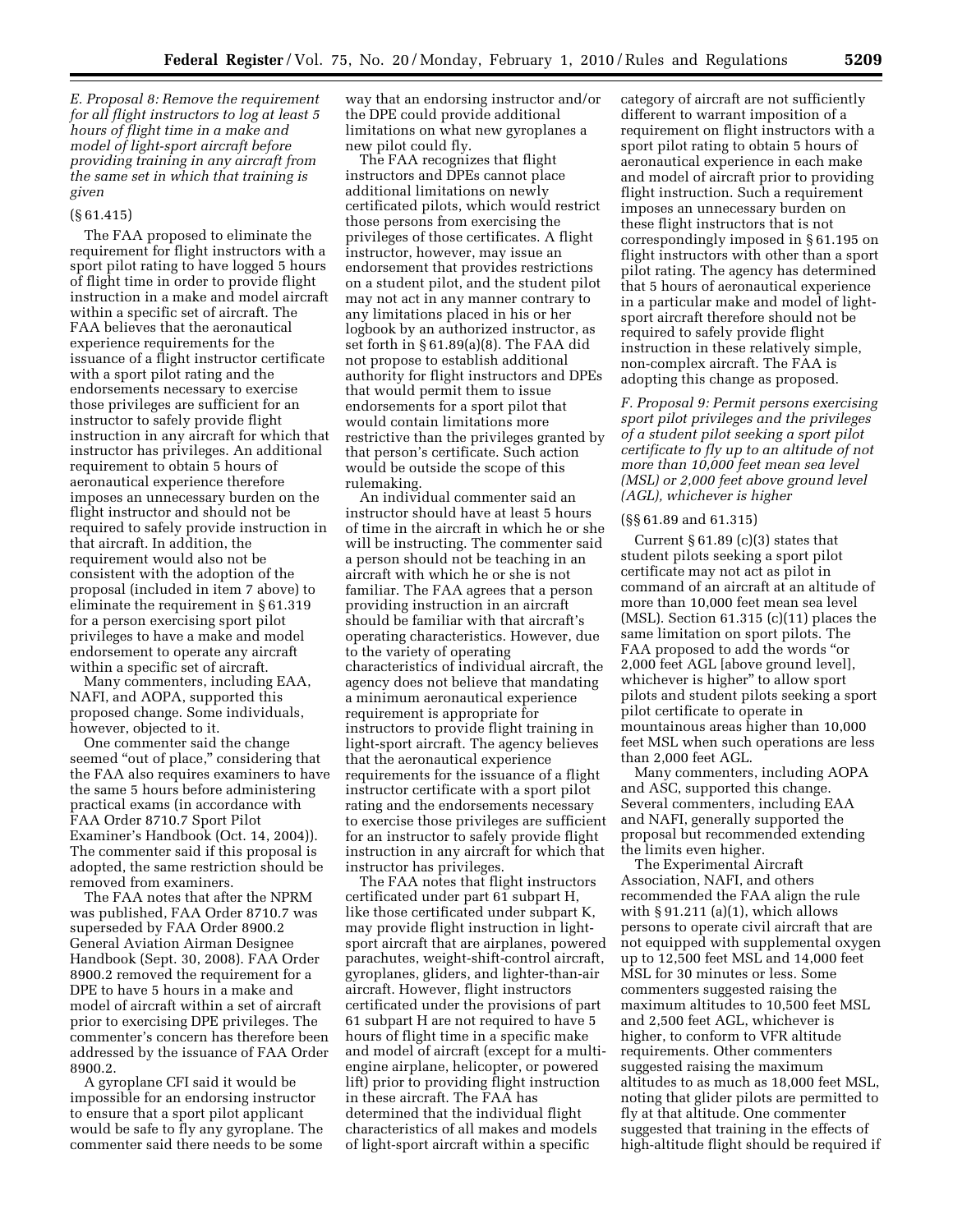flights are permitted to higher altitudes. In addition, some commenters pointed out that private pilots with instrument ratings are permitted to fly up to 25,000 feet MSL without a high-altitude endorsement. Others proposed raising both the minimum altitudes requirements applicable to both sport pilots and recreational pilots, while other commenters proposed eliminating the altitude restrictions entirely.

In addition, commenters pointed out that the higher altitudes would provide greater safety because they would allow greater flexibility in dealing with inflight issues such as wind, glide distance, density altitude, and alternate airports and safe landing areas. Commenters also said higher altitudes would allow sport pilots to safely operate over mountains and large bodies of water, such as the Great Lakes. The commenters said that additional altitude would allow sport pilots to fly over noise-sensitive mountainous areas such as wildlife refuges, national parks, etc. where pilots are asked to maintain a minimum altitude of 2,000 feet AGL.

Further, EAA and NAFI said they are not aware of any engine or airframe or ASTM F37 standard that would prevent a sport pilot from operating a light-sport aircraft at the altitudes permitted by § 91.211(a)(1).

The FAA agrees that the current regulations unnecessarily burden sport pilots and student pilots seeking sport pilot certificates who operate light-sport aircraft in mountainous areas. The FAA notes that sport pilots and student pilots seeking a sport pilot certificate are trained in proper preflight preparation procedures, which include training in aeromedical factors, such as the effects of hypoxia. In addition, these pilots receive training in reduced aircraft performance at high-density altitudes and in the effect of operations at higher altitudes. These pilots are required to demonstrate knowledge of these factors during the practical test.

Additionally, many of the new lightsport aircraft are capable of operating above 10,000 feet MSL. By providing sport pilots with the ability to better utilize the capabilities of these aircraft and operate at higher altitudes in mountainous terrain, the revision should assist in reducing the risks associated with mountain flying. By restricting operations above 10,000 feet MSL to no more than 2,000 feet AGL, sport pilots operating light-sport aircraft should not impose a hazard to highperformance aircraft that routinely operate at higher altitudes.

The primary purpose of the proposal was to increase the safety of operations conducted in mountainous areas and

eliminate unnecessary burdens imposed by the current rule. By permitting persons exercising sport pilot privileges to operate at 10,000 feet MSL or 2,000 feet AGL, whichever is higher, the FAA is eliminating significant restrictions on the operation of light-sport aircraft in all mountainous areas regardless of the height of the terrain. Additionally, the new altitude restrictions would correspond to those restrictions for recreational pilots set forth in § 61.101 (e)(8).

Many of the commenters' suggestions to permit a uniform maximum MSL altitude would not provide relief for operations over all mountainous terrain. Additionally, some of the higher maximum MSL altitudes suggested by commenters would place light-sport aircraft at altitudes typically occupied by significantly higher-performance aircraft even though operations at such altitudes are not necessary to ensure safe and adequate terrain clearance in most portions of the United States. Operations at these higher altitudes would also unnecessarily expose sport pilots to harsher physiological conditions for which their aircraft may not be properly equipped. The FAA therefore is adopting this change as proposed.

*G. Proposal 10: Permit private pilots to receive compensation for production flight testing of powered parachutes and weight-shift-control aircraft intended for certification in the light-sport category in § 21.190* 

#### (§ 61.113)

The FAA proposed to allow a private pilot to act as pilot in command for compensation or hire when conducting a production flight test in a powered parachute or a weight-shift-control aircraft intended for certification in the light-sport category under § 21.190.

The 2004 final rule created two new categories of aircraft—powered parachutes and weight-shift-control aircraft—and permitted their manufacture for certification in the light-sport category under § 21.190. During the manufacturing process, these aircraft must undergo a production flight test. The 2004 final rule, however, did not create ratings at the commercial pilot level for the operation of these two new categories of aircraft. Since private pilots under the current rule cannot receive compensation when conducting production flight tests, there is not a means for a pilot conducting production flight tests of powered parachutes or weight-shift-control aircraft to be compensated for that activity unless an exemption is obtained.

Virtually all of the commenters who addressed this proposal supported it. Some commenters, however, were concerned about the level of experience that private pilots possess, and therefore recommended the FAA create an aircraft category rating at the commercial pilot certificate level for powered parachutes and weight-shift-control aircraft. Some commenters pointed out that these aircraft have numerous commercial uses for which a pilot could receive compensation if appropriate aircraft category ratings were created at the commercial pilot level (*i.e.,* search and rescue, use as camera platforms, wildlife management, etc.). Such action however, is outside the scope of this rulemaking.

Three commenters suggested that CFIs be allowed to perform production flight testing, whether they have a private pilot certificate or not. Some of the commenters pointed out that CFIs must have three times the experience of a private pilot to become an instructor. The FAA notes, though, that flight instructor privileges consist of providing training and endorsements that are required for, and relate to, certificates, ratings, privileges, tests, recency-of-experience requirements, flight reviews, and proficiency checks. Privileges to conduct flight operations for compensation or hire are granted through the issuance of pilot certificates. The FAA considers revising flight instructor certificate privileges to permit the conduct of commercial operations outside the scope of this rulemaking.

In its comments to this proposal, EAA recommended that the FAA permit gyroplanes to be certificated as special light-sport aircraft under § 21.190 and that private pilots be permitted to act as pilots in command of these aircraft for the purpose of conducting a production flight test. The FAA considers EAA's recommendation to certificate gyroplanes as special light-sport aircraft under § 21.190 to be outside the scope of the NPRM. Accordingly, the agency also considers any recommendation for private pilots to act as pilots in command of these aircraft for the purpose of conducting a production flight test to be outside the scope of the NPRM.

The FAA is adopting this change with modification. In response to commenters' concerns the FAA is including a requirement that persons conducting production flight testing be familiar with the processes and procedures applicable to those operations to include those conducted under a special flight permit and any associated operating limitations.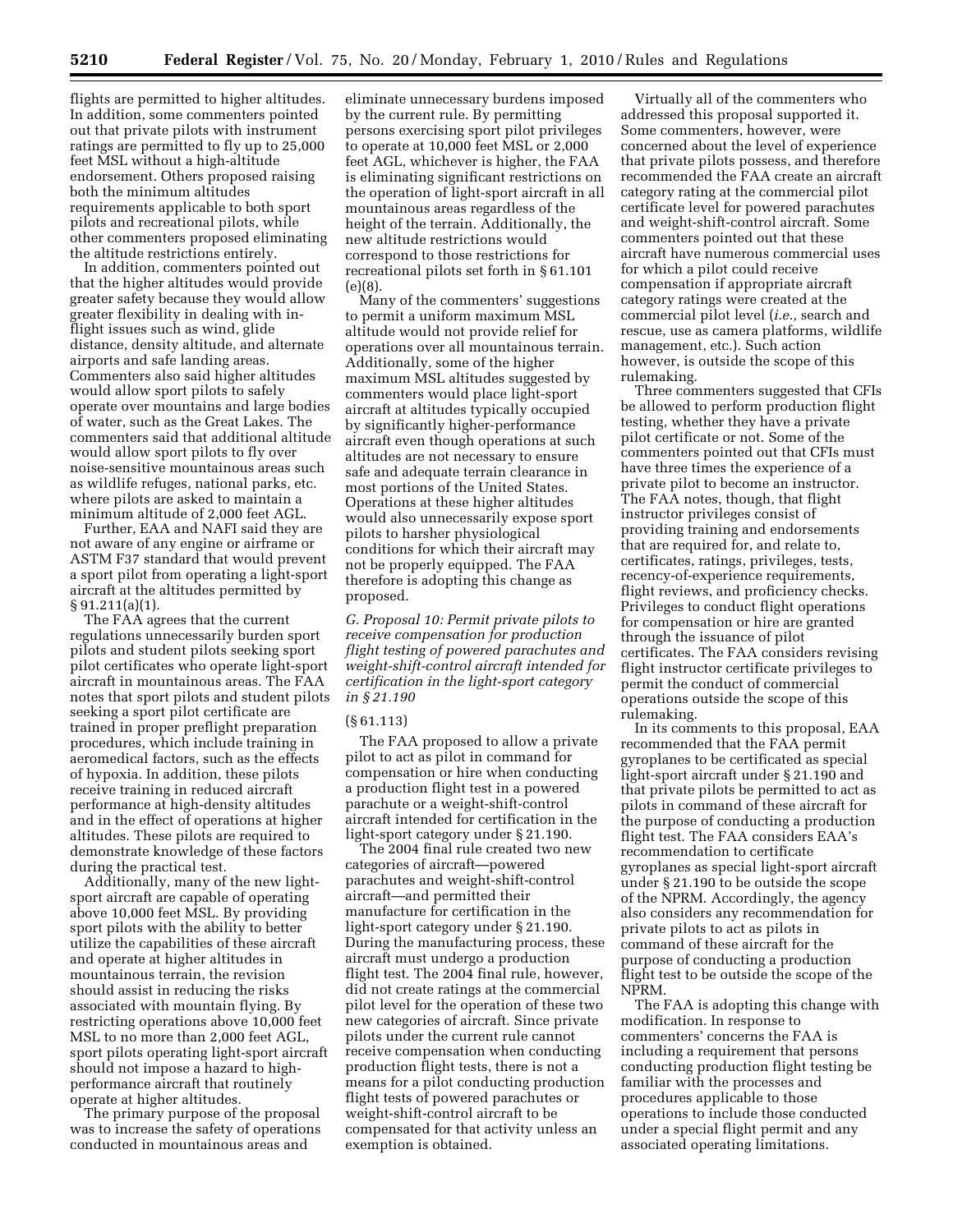# *H. Proposal 11: Revise student sport pilot solo cross-country navigation and communication flight training requirements*

## (§ 61.93)

This proposal addressed those maneuvers and procedures that a student pilot seeking a sport pilot certificate should receive training in prior to conducting solo cross-country flight in single-engine airplanes, gyroplanes, and airships. Since student pilots seeking a sport pilot certificate frequently conduct solo cross-country flights in aircraft that are not equipped with radios for VFR navigation and twoway communications, the FAA does not believe that all student pilots seeking a sport pilot certificate should be required to receive training in those procedures prior to conducting solo cross-country flight. However, if this equipment is installed in the aircraft used for the solo cross-country flight, the student pilot must receive and log flight training on the use of those radios. Additionally, since sport pilots are not required to be trained in the control and maneuvering solely by reference to flight instruments, the FAA does not believe that student pilots seeking a sport pilot certificate should be required to receive training in those maneuvers and procedures prior to conducting solo cross-country flight, unless the student is receiving training for cross-country flight in an airplane with a  $V_H$  greater than 87 knots CAS. Current § 61.93 requires such training to be received prior to the operation of single-engine airplanes and airships in cross-country flight.

Many commenters, including EAA, NAFI, AOPA, and ASC, supported this proposal. An individual commenter agreed with the FAA's proposal, but did not want the FAA to retain the requirement for student pilots seeking a sport pilot certificate to receive and log flight training on control and maneuvering solely by reference to flight instruments when receiving training for cross-country flight in an airplane that has a  $V_H$  greater than 87 knots CAS. Another commenter noted that the regulations for a recreational pilot do not require flight training in the control and maneuvering of an aircraft solely by reference to instruments. In addition, a commenter did not want the FAA to require testing on radio navigation or radio communications for the issuance of a sport pilot certificate.

The FAA is adopting this change as proposed. It is removing the training requirement for student pilots seeking a sport pilot certificate to receive training in the control and maneuvering of an airplane solely by reference to flight

instruments prior to conducting solo cross-country flight in aircraft other than airplanes with a  $V_H$  greater than 87 knots CAS. The agency is retaining the requirement for this training to be received if the student pilot will be conducting cross-country flight in an airplane that has a  $V_H$  greater than 87 knots CAS because such airplanes generally have greater range than airplanes with a  $V_H$  less than or equal to 87 knots CAS. These faster aircraft with greater range capability are generally more frequently used for cross-country flights of extended duration where potential instrument meteorological conditions (IMC) may be encountered. The FAA maintains that the change is consistent with the intent of the 2004 sport pilot rule, as it removes certain requirements that are not appropriate for the operation of airplanes with a  $V_H$  equal to or less than 87 knots CAS and airships.

The FAA recognizes that the regulations for the issuance of a recreational pilot certificate contained in part 61 subpart D do not require flight training in the control and maneuvering of an aircraft solely by reference to instruments. However, any change in the regulations for recreational pilots would be outside the scope of this rulemaking.

Further, in response to the comment requesting that the FAA eliminate testing on radio navigation or radio communications for the issuance of a sport pilot certificate, the FAA notes that such testing is required to ensure that a sport pilot applicant meets applicable flight-proficiency requirements for airport, seaplane base, and gliderport operations, as applicable.

*I. Proposal 12: Clarify cross-country distance requirements for private pilots seeking to operate weight-shift-control aircraft* 

#### (§ 61.109)

Current  $\S 61.109(j)(2)(i)$  specifies that a person applying for a private pilot certificate with a weight-shift-control rating must log "one cross-country flight" over 75 nautical miles total distance'' at night with an authorized instructor. Although § 61.109 uses the term "crosscountry flight,'' persons applying for this rating frequently have overlooked the provisions of § 61.1(b)(3)(ii)(B), which states that for purposes of meeting the aeronautical experience requirements for a private pilot certificate with a weight-shift-control rating, crosscountry time includes a point of landing at least a straight-line distance of more than 50 nautical miles from the original point of departure. To ensure that

persons applying for a private pilot certificate with a weight-shift-control rating complete a cross-country flight that meets the requirements of both §§ 61.1 and 61.109, the FAA proposed to make § 61.109 consistent with § 61.1 by indicating that the cross-country flight must include a point of landing that is a straight-line distance of more than 50 nautical miles from the original point of departure.

Several commenters, including EAA, NAFI, and ASC, supported this proposal. One commenter, however, said the FAA's revision would not clarify § 61.109. The commenter suggested adopting the requirement for an airplane single-engine rating (one solo cross-country flight of at least 150 nautical miles total distance, with fullstop landings at a minimum of three points, and one segment of the flight consisting of a straight-line distance of at least 50 nautical miles between the take off and landing locations). If the total distance is too great to allow a person seeking a private pilot certificate with a weight-shift-control aircraft rating to accomplish the flight without refueling, the commenter believed that reducing the flight to 100 miles total distance with full stop landings at a minimum of three points would be appropriate.

The FAA notes that the proposal merely clarified the existing regulation and did not add any new requirement. The agency believes the current requirement provides adequate training and experience for private pilots seeking to operate weight-shift-control aircraft. The agency did not intend in the NPRM to create identical requirements for private pilots seeking to operate weightshift-control aircraft and private pilots seeking to operate single-engine airplanes. The FAA therefore is adopting the change as proposed.

*J. Proposal 13: Revise the aeronautical experience requirements at towered airports for persons seeking to operate a powered parachute or weight-shiftcontrol aircraft as a private pilot* 

# (§ 61.109)

The aeronautical experience requirements for a private pilot certificate with a powered parachute rating and weight-shift-control aircraft rating are found in § 61.109 (i) and (j) respectively. These paragraphs state that the training required for these aircraft ratings must include at least three takeoffs and landings (with each landing involving a flight in traffic pattern) at an airport with an operating control tower. These paragraphs also require the takeoffs and landings to be performed in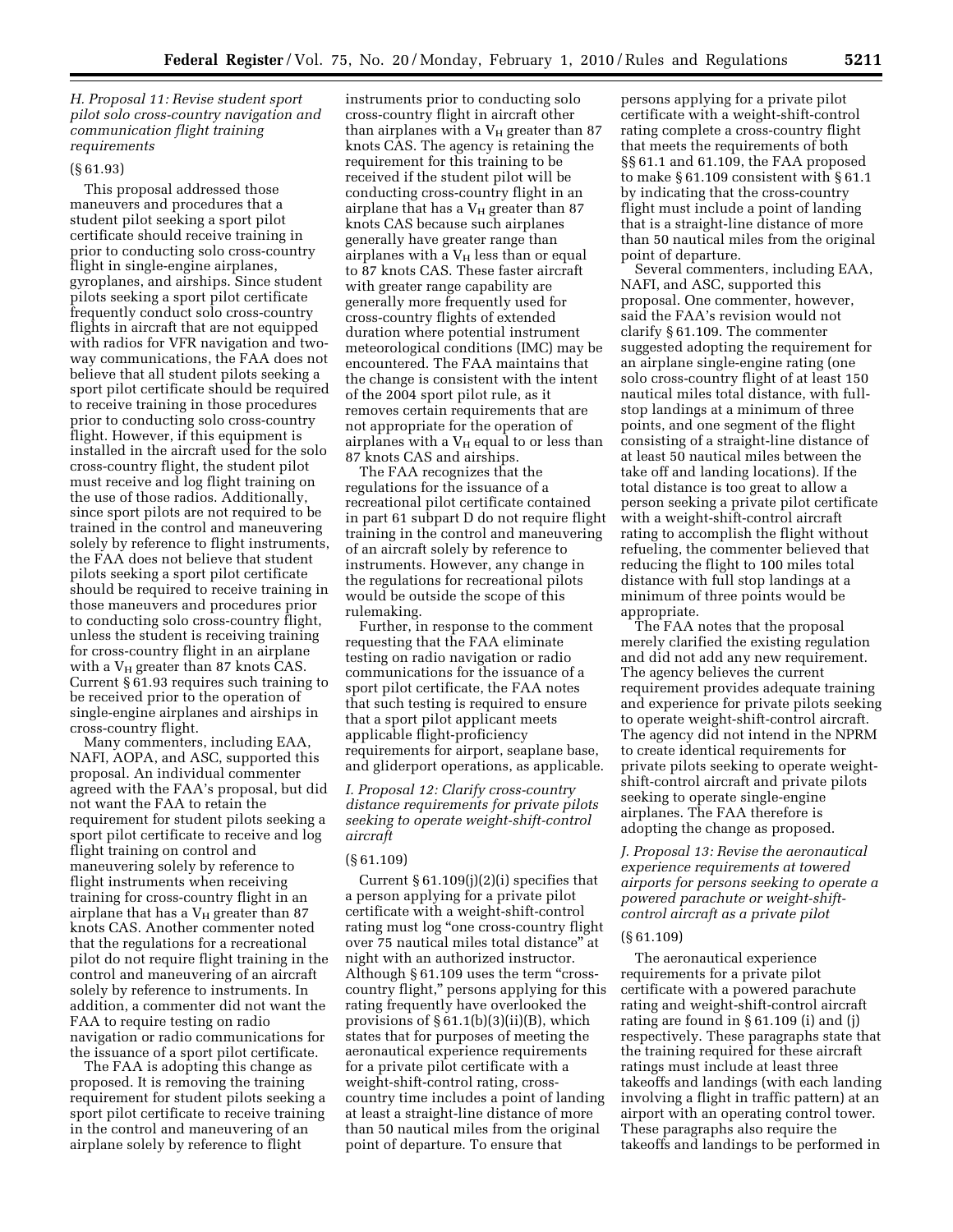solo flight in the specific category of aircraft for which a rating is sought.

Currently, many persons seeking to obtain ratings in powered parachutes or weight-shift-control aircraft experience difficulty conducting operations at tower-controlled airports. These aircraft frequently experience difficulty operating in the traffic pattern with other categories and classes of aircraft due to their slower speeds, flight characteristics, and operating limitations. The FAA proposed to allow persons seeking these ratings to conduct operations at tower-controlled airports without the burden of having to conduct them in a powered parachute or weightshift-control aircraft while in solo flight. The proposal was intended to provide applicants with additional flexibility in obtaining the aeronautical experience necessary to conduct operations at tower-controlled airports. An applicant would not only be permitted to obtain the necessary aeronautical experience in the category of aircraft for which a rating is sought while in solo flight, but also in dual flight in any category of aircraft.

Several commenters, including EAA, NAFI, and ASC, supported this proposal. One of those commenters said the proposal makes sense because it focuses on the primary value of the training—communication with the tower. Another commenter supported the change, noting that a person who is already a private pilot already has the type of experience to safely operate at a towered airport, so the requirements should be decreased.

As stated in the preamble to the NPRM, the intent of the proposal was to allow persons seeking to operate a powered parachute or weight-shiftcontrol aircraft as a private pilot to conduct operations at tower-controlled airports without the burden of having to conduct these operations in a powered parachute or weight-shift-control aircraft while in solo flight. The change will provide applicants with additional flexibility in obtaining the aeronautical experience necessary to conduct operations at tower-controlled airports.

The FAA is adopting the change as proposed.

*K. Proposal 14: Remove the requirement for pilots with only powered parachute and weight-shift-control aircraft ratings to take a knowledge test for an additional rating at the same certificate level* 

# (§ 61.63)

Knowledge tests for applicants for category or class ratings for powered aircraft at the same certificate level

address identical aeronautical knowledge areas. Persons who hold a category rating for a powered aircraft (other than powered parachutes and weight-shift-control aircraft) are not currently required to take a knowledge test when applying for an additional category or class rating for a powered aircraft at their certificate level. The 2004 final rule created two additional categories and classes of powered aircraft. In that rule, applicants who hold category ratings for powered parachutes or weight-shift-control aircraft seeking additional category and class ratings were not provided the same relief as that provided to persons who hold category and class ratings for other powered aircraft. The FAA therefore proposed to provide applicants who hold category ratings for powered parachutes or weight-shift-control aircraft with this relief.

All persons who commented on this issue, including EAA, NAFI, and ASC, supported the proposal, some ''strongly.'' The FAA is adopting the change as proposed, except that in the final rule, the proposed revisions to paragraphs  $(b)(5)$  and  $(c)(5)$  of  $§ 61.63$ are adopted as paragraphs (b)(4) and (c)(4) respectively. This modification is being made because after the proposed rule was published, § 61.63 was revised in the "Pilot, Flight Instructor, and Pilot School'' final rule, (74 FR 42500, Aug. 21, 2009). The modification, therefore, aligns the changes with the current structure of § 61.63.

*L. Proposal 15: Revise the amount of hours of flight training an applicant for a sport pilot certificate must log within the preceding 2 calendar months from the month of the practical test* 

#### (§ 61.313)

Currently § 61.313 requires an applicant for a sport pilot certificate to log at least ''3 hours of flight training with an authorized instructor on those areas of operation specified in § 61.311 in preparation for the practical test, within the preceding 2 calendar months from the month of the test.'' In developing the 2004 rule, the FAA based this requirement on the corresponding aeronautical experience requirements for the issuance of higherlevel pilot certificates. Those certificates, however, require applicants to log more flight time than is required for the issuance of a sport pilot certificate and to prepare for testing on a higher number of tasks. Due to the lower number of hours required for a person to apply for a sport pilot certificate and the lower number of tasks for which preparation is necessary,

the number of hours currently required to be logged within 2 calendar months prior to the date of the practical test is proportionately higher than that required for other certificates. Accordingly, the FAA proposed to reduce the number of hours that must be logged in preparation for the practical test from 3 hours to 2 hours, for aircraft other than gliders. For gliders, the FAA proposed to reduce the aeronautical experience that must be logged in preparation for the practical test from 3 hours to 3 training flights.

Many commenters, including EAA, NAFI, AOPA, and ASC, supported this proposal. Two commenters were concerned, though, that the reduction in flight training could allow people who are not current or have not had adequate practice within the allotted time to test and become sport pilots when they may not have the recent experience necessary to operate the aircraft. The FAA notes, however, that an applicant cannot take a practical test unless that person has received an endorsement from an instructor certifying that he or she is prepared for the practical test.

One commenter did not believe the proposal went far enough for powered parachutes. He said the flight portion of a sport pilot practical test for powered parachutes takes less than one half hour in flight. Therefore, the commenter said, a flight instructor should be able to fly with a student and determine that person's readiness for a check ride in one hour or less. The commenter believed that requiring more than one hour of flight training in preparation for the practical test is a burden since often flight windows for operating a powered parachute are little more than one hour in the morning or evening. The commenter recognized that if the student needs more training, it will remain the flight instructor's decision as to whether the instructor will endorse that pilot for a practical test.

The FAA agrees with the commenter. In addition, the agency notes that the proposed uniform reductions in the numbers of hours of flight training in preparation for the practical test for all aircraft categories did not take into account the varying amounts of flight time required to be logged for the issuance of a sport pilot certificate with differing aircraft category and class privileges. An applicant for—(1) powered-parachute category land- or sea-class privileges; or (2) lighter-thanair category and balloon-class privileges need only log 12 and 7 hours of flight time, respectively, to meet the applicable aeronautical experience requirements for the issuance of a sport pilot certificate. An applicant for—(1)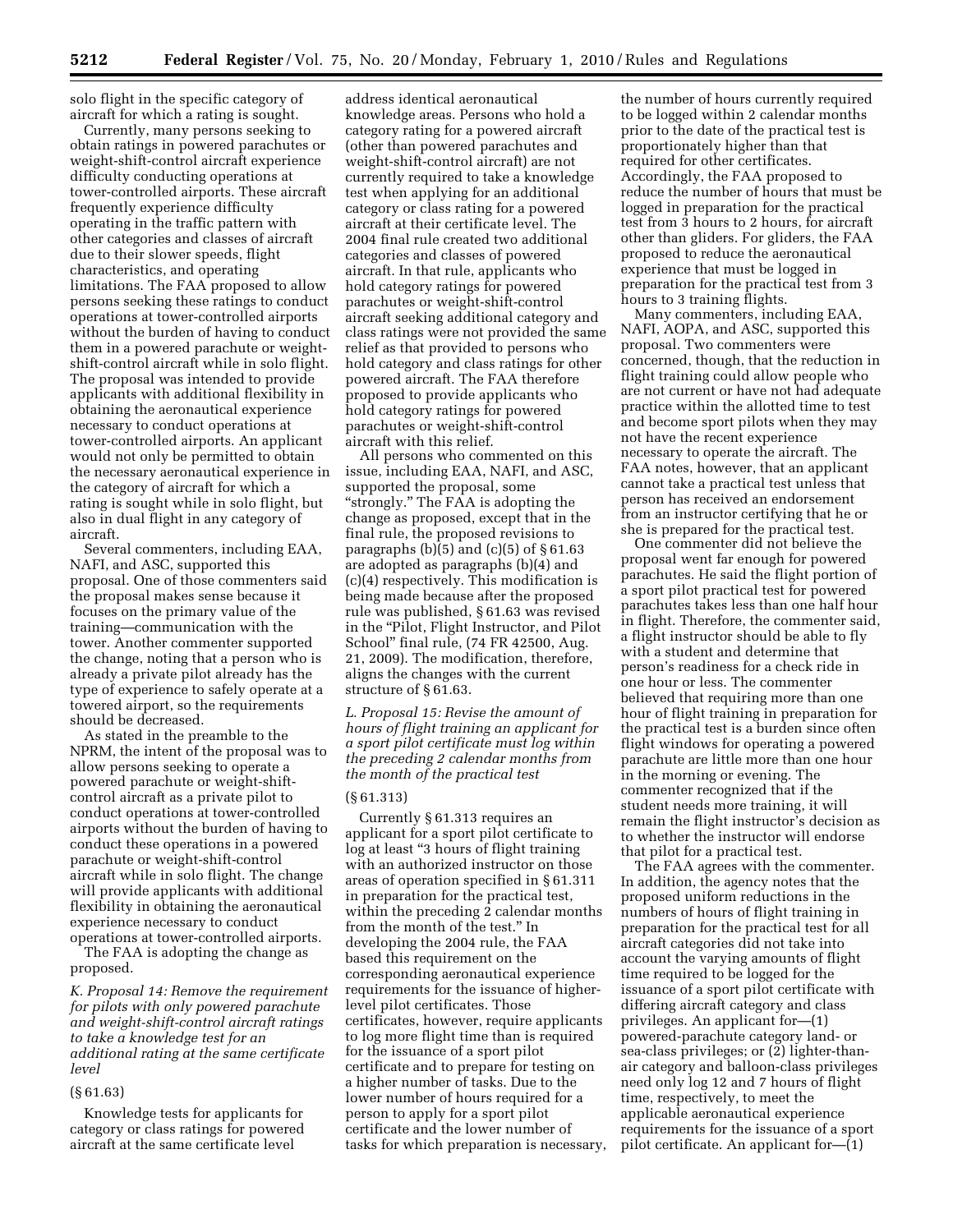airplane category and single-engine land- or sea-class privileges; (2) rotorcraft category and gyroplane-class privileges; (3) lighter-than-air category and airship class privileges; and (4) weight-shift-control category land- or sea-class privileges must log at least 20 hours of flight time to meet applicable aeronautical experience requirements for the issuance of a sport pilot certificate. Due to the fewer hours of flight time required to be logged for the issuance of a sport pilot certificate with—(1) powered-parachute category land- or sea-class privileges; and (2) lighter-than-air category and balloonclass privileges, the FAA is revising its proposal to require that applicants for a sport pilot certificate with these privileges must only log 1 hour of flight training on those areas of operation specified in § 61.311 in preparation for the practical test.

#### *M. Proposal 16: Remove expired ultralight transition provisions and limit the use of aeronautical experience obtained in ultralight vehicles*

#### (§§ 61.52, 61.301, 61.309, 61.311, 61.313, 61.329, and 61.431)

Current §§ 61.329 and 61.431 describe special provisions for obtaining sport pilot certificates and flight instructor certificates with a sport pilot rating for persons who are registered with FAArecognized ultralight organizations. These rules were intended to provide a means for pilots and flight instructors who received training from an FAArecognized ultralight organization to transition to sport pilot certificates and flight instructor certificates with a sport pilot rating. As provided in the rules, the transition period for obtaining a sport pilot certificate expired on January 31, 2007, and the transition period for obtaining a flight instructor certificate with a sport pilot rating expired on January 31, 2008. Because January 31, 2007, and January 31, 2008, have passed, the FAA proposed to remove §§ 61.329 (except for the ultralight pilot record provisions of paragraph (a)(2)(iv), which will be transferred to § 61.52) and 61.431. The FAA also proposed to amend §§ 61.309, 61.311, and 61.313 to remove references to § 61.329. In addition, the agency proposed to remove the reference to the expired transition provisions in § 61.301 (a)(7).

Several commenters, including USUA and EAA, supported this proposal to remove expired ultralight transition provisions from the regulations. The FAA is adopting the changes affecting §§ 61.301, 61.309, 61.311, 61.313, 61.329, and 61.431 as proposed.

Additionally, the FAA proposed to change § 61.52 (a) and (b) to limit the use of aeronautical experience obtained in ultralight vehicles. The proposal was intended to permit persons to use aeronautical experience obtained in ultralight vehicles to meet the requirements for certain airman certificates and ratings and also to meet the provisions of § 61.69 (for glider and unpowered ultralight towing) until January 31, 2012. The FAA originally adopted the provisions of current § 61.52 to facilitate the process for operators of ultralight vehicles to obtain airman certificates established by the 2004 rule and to meet the requirements of § 61.69. The FAA did not intend for these transition provisions to be indefinite in duration. Since operators of ultralight vehicles should have transitioned to the new airman certificates prior to the date of the proposal, or have used their aeronautical experience to meet the provisions of § 61.69, the agency determined that retaining the provisions for the use of aeronautical experience in § 61.52 is no longer warranted. The agency recognizes, however, that operators of ultralight vehicles may have acquired aeronautical experience in ultralight vehicles with the intent of obtaining airman certificates established by the 2004 rule, or to meet the experience requirements of § 61.69. To provide these persons with a sufficient amount of time to use this aeronautical experience to obtain the new certificates, or meet the requirements of § 61.69, the FAA proposed a date of January 31, 2012, after which the provisions of § 61.52 may no longer be used.

Some commenters did not believe the proposal would have a safety or efficiency benefit. Although the FAA recognizes the benefits of aeronautical experience obtained in ultralight vehicles, the agency believes the rule will increase safety by promoting training in aircraft that have characteristics closer to those of the specific aircraft that sport pilots will be authorized to operate. The rule will also encourage training in certificated aircraft that meet airworthiness standards.

A few commenters were concerned with the higher costs associated with training in 2-place light-sport aircraft as opposed to ultralight vehicles. Many commenters said the proposal would discourage new flight instructor applicants and pilots. The commenter noted that, even though FAA-recognized ultralight organizations still exist, there are no longer any formal flight training programs for ultralight vehicles that

meet the definition of a "light-sport" aircraft.'' The FAA agrees that the rule may increase the cost that applicants for flight instructor and sport pilot certificates may incur as a result of requiring that aeronautical experience be obtained in light-sport aircraft as opposed to ultralight vehicles.

Many commenters, including EAA, NAFI, ASC, and USUA, opposed limiting the use of aeronautical experience obtained in ultralight vehicles. The Experimental Aircraft Association and NAFI pointed out that the FAA said in the preamble to the 2002 proposed sport pilot rule that it intended to allow § 61.329 (a)(2) provisions to continue without setting an end date.

The FAA acknowledges that at the time of the 2002 NPRM, the agency did not consider limiting the time period in which a person could credit aeronautical experience obtained in an ultralight vehicle toward the requirements in §§ 61.309, 61.311 and 61.313. However, the agency proposed to limit the time period in this rulemaking action because the agency believed that operators of ultralight vehicles have been provided sufficient time to obtain airman certificates using aeronautical experience gained in ultralight vehicles. The agency recognizes that certain operators of ultralight vehicles may not have already obtained sport pilot certificates and will therefore allow the provisions of § 61.52 to remain in effect until January 31, 2012.

One commenter said many ultralight vehicle operators are still planning to use their ultralight experience to obtain sport pilot certificates, but have not done so because of the shortage of flight instructors and DPEs.

The FAA recognizes that in certain circumstances, persons seeking to obtain sport pilot certificates may experience difficulties in obtaining the services of appropriately rated flight instructors or authorized DPEs, especially when seeking certification in powered parachutes and weight-shiftcontrol aircraft. The FAA notes, however, that the withdrawal of the proposal to replace sport pilot and flight instructor privileges with aircraft category and class ratings and the retention of current provisions permitting additional aircraft category and class privileges to be obtained after completion of a proficiency check by an authorized instructor (discussed in III.A. above) should assuage the commenters' concerns regarding the shortage of DPEs.

Some individual commenters, urging the FAA not to modify § 61.52, said that many individuals who provide training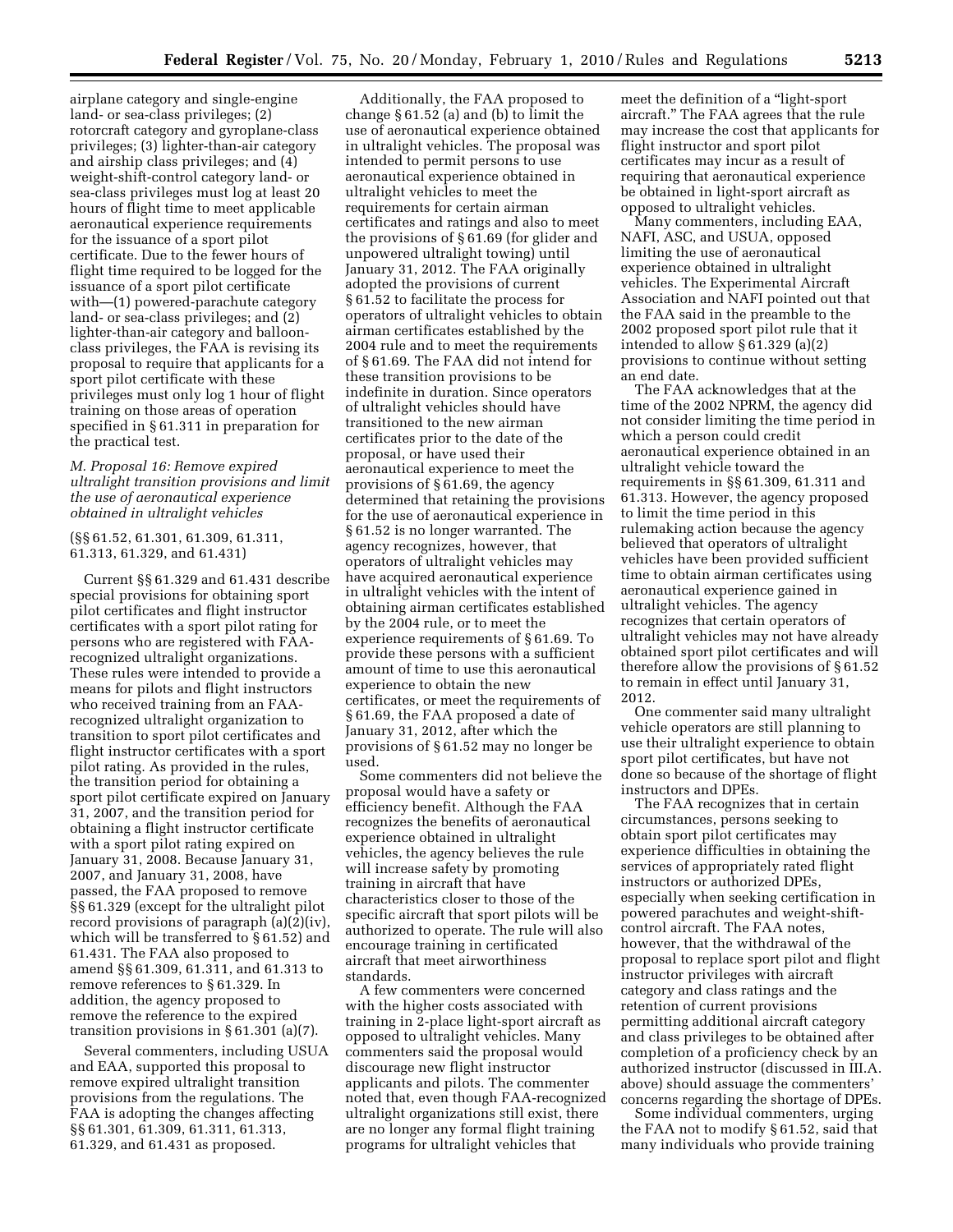to persons who are seeking a sport pilot certificate are unable to obtain adequate insurance for students to fly a lightsport aircraft solo. However, the commenters said, a student could fly an ultralight vehicle solo under the same insurance historically available for ultralight flying. The commenters believed withdrawing this proposed rule change would relieve flight instructors of being forced to allow students to fly solo without insurance.

Another commenter, referring to other comments in the docket regarding the inability of flight instructors to obtain insurance for their students while conducting solo flights, noted that he had no problem obtaining insurance for his registered light-sport airplanes; rather, he found that obtaining insurance for an ultralight vehicle is more difficult. The commenter went on to say that if the proposal were adopted, persons providing instruction would have until January 31, 2012, to alter their training structure, which should be enough time. The commenter noted that after the 2012 deadline, the net effect of the change could be to establish a more definitive dividing line between ultralight training and sport pilot training.

The FAA notes that persons providing flight instruction in light-sport aircraft are able to obtain insurance for their students to conduct solo operations in certain categories and classes of lightsport aircraft, such as airplanes. The FAA recognizes that obtaining insurance for students to conduct solo operations in other categories of aircraft, such as powered parachutes and weightshift-control aircraft, is often difficult to obtain or is unavailable in certain areas. In addition, the agency recognizes that insurance to conduct solo operations in ultralight vehicles is also not readily available. Although these difficulties in obtaining insurance limits the ability of certain persons to provide flight instruction, the FAA does not believe that continuing to permit the use of aeronautical experience in ultralight vehicles to meet the requirements for certain certificates and ratings would improve the ability of the persons conducting those operations (or operations in powered parachutes and weight-shift-control aircraft) to obtain adequate insurance. The FAA believes that the benefits of conducting solo flight in a light-sport aircraft that meets specified airworthiness standards support adoption of the proposal.

The FAA is adopting this change to § 61.52(a) and (b) to limit the use of aeronautical experience obtained in ultralight vehicles as proposed.

*N. Proposal 17: Add a requirement for student pilots to obtain endorsements identical to those proposed for sport pilots in §§ 61.324 and 61.327* 

#### (§ 61.89)

The FAA proposed to require student pilots seeking sport pilot certificates to obtain endorsements identical to those specified for sport pilots in proposed §§ 61.327 (to operate a light-sport aircraft based on  $V_H$ ) and 61.324 (to operate a powered parachute with an elliptical wing), respectively. By proposing to require student pilots seeking a sport pilot certificate to receive these identical endorsements prior to the issuance of a sport pilot certificate, the FAA sought to ensure that newly certificated sport pilots would be able to continue to operate those aircraft in which they exercised pilot-in-command privileges as student pilots. Currently, sport pilots are required to obtain specific make-andmodel endorsements for the operation of a particular set of light-sport aircraft. These endorsements, including the endorsements to operate a light-sport airplane based on  $V_{H}$ , have not been required for student pilots seeking a sport pilot certificate because student pilots are required to have a make-andmodel endorsement for each particular aircraft they operate. If a student pilot does not obtain an endorsement to operate a light-sport airplane based on  $V_H$ , that person is precluded from operating any airplane within the range of airspeeds that would have been covered by that endorsement upon issuance of the sport pilot certificate. The FAA proposed similar requirements for student pilots seeking to operate powered parachutes with elliptical wings.

Several commenters, including ASC, supported the proposal. The Experimental Aircraft Association and NAFI opposed the change to add a specific endorsement for operating powered parachutes with elliptical wings for student pilots. In addition, two commenters did not want the FAA to require all students to get an extra endorsement to operate an aircraft with a  $V_H$  of 87 knots or greater. One of the commenters said student pilots are endorsed for a specific make and model already; therefore an endorsement for  $V_H$  is redundant.

As stated in the preamble to the NPRM, the rule will ensure that newly certificated sport pilots will be able to continue to operate aircraft in which they have exercised pilot-in-command privileges as student pilots. The FAA therefore has decided to adopt the change as proposed with regard to those

endorsements addressing  $V_H$ . Since the FAA has decided to withdraw the proposed elliptical-wing endorsement for sport pilots, the agency is withdrawing the proposal to require a corresponding endorsement for student pilots. See discussion in III.D.

# *O. Proposal 18: Clarify that an authorized instructor must be in a powered parachute when providing flight instruction to a student pilot*

#### (§ 61.313)

In  $\S 61.313(g)(1)$ , which describes the requirements for logging aeronautical experience to obtain powered parachute category land or sea class ratings, the FAA proposed to add the words "from an authorized instructor in a powered parachute aircraft'' to clarify that an authorized instructor must be in the aircraft for a student pilot to log flight training time. The FAA was concerned that there is confusion in the sport pilot community whether the 2004 rule allows for "radio flight training" (i.e., flight training when an authorized instructor is not in the aircraft). ''Radio flight training'' is not permitted. The intent of the proposed change was to make the rule consistent with other provisions for logging the aeronautical experience necessary to apply for a sport pilot certificate and clarify that all flight training must be received from an authorized instructor in flight in an aircraft, as specified in  $§ 61.1(b)(6)$ .

In addition, the FAA proposed to change the words ''at least 2 hours of solo flight training" to "at least 2 hours of solo flight time.'' Although the FAA stated that the word "training" implies that an instructor should be in the aircraft, the agency notes that it has consistently used the term ''solo flight training'' to refer to solo flight conducted by an applicant for an airman certificate that is conducted under the supervision of an authorized instructor. In accordance with this convention, the agency is not adopting this change as proposed.

Several commenters, including ASC, supported the proposed change to clarify that an authorized instructor must be in a powered parachute when providing flight instruction to a student pilot. The Experimental Aircraft Association and NAFI opposed the change, however. They said a structured professional training program for powered parachutes benefits from including supervised solo flight with an authorized instructor using established radio communications as he or she observes from the ground. For instruction in powered parachutes, the commenters said, this training ideally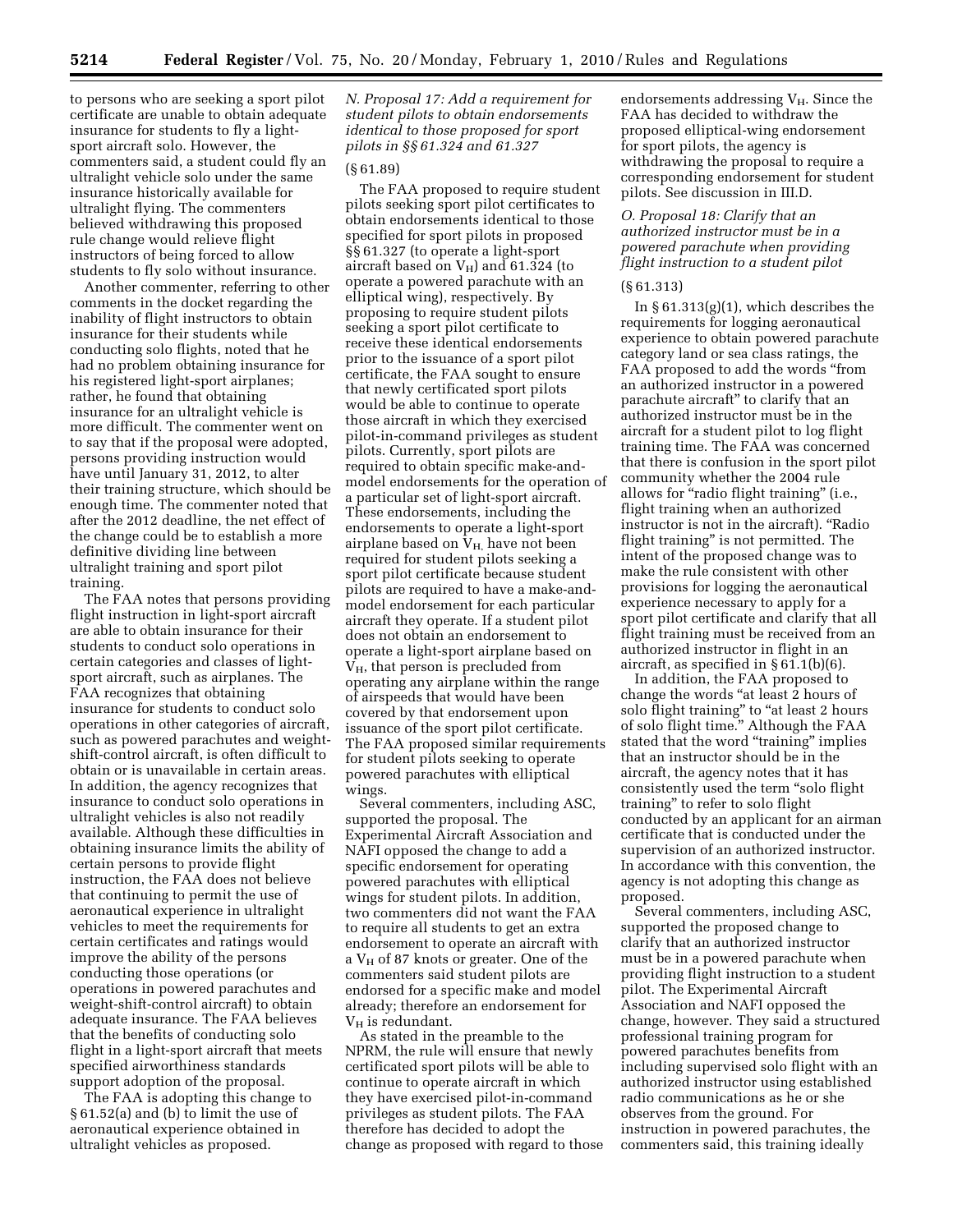takes place during the first few lessons prior to the instructor being on board the aircraft. Once the student has reached an acceptable level of competency with the added cushion of single-pilot aircraft performance, then the instructor continues the training syllabus with several lessons of actual (in the aircraft) dual instruction.

One commenter said that powered parachute instruction has been successfully done for years using established radio communications where the instructor on the ground supervises a soloing student pilot.

Although the FAA recognizes the benefits of solo flight training, the agency has never recognized radio flight training as ''dual flight instruction.'' The FAA notes that neither the current regulation nor the proposed change permits radio flight training to be logged as training time to meet the flight training requirements necessary for the issuance of an airman certificate. The FAA is therefore adopting the change to  $§ 61.313(g)(1)$ , with a minor nonsubstantive revision, to clarify that an authorized instructor must be in a powered parachute when providing instruction to a student pilot.

The Experimental Aircraft Association and NAFI also said the FAA needs to clarify what constitutes loggable time when powered parachute dual flight instruction is being conducted. The Experimental Aircraft Association stated that loggable time begins when the instructor and student start to prepare to taxi the aircraft with the intent to fly, and ends with the completion of the last pilot-in-command duties. This, EAA said, would include any taxi to the final take-off area, setting up and inspecting the wing (chute), the takeoff, the flight, the landing, and the post flight inspection/stowage of the wing.

An individual commenter said that the problem with the proposed change is that a large part of the take-off procedure is done on the ground with the instructor coaching the student in how to properly lay out a canopy before flight. That coaching, the commenter said, is done on the runway, often after the aircraft is taxied into position for takeoff. The commenter pointed out that powered parachuting is the only form of powered flight that requires the pilot to get out of the aircraft and position a wing on the runway surface before flight, but currently that time is logged as part of the dual training by most instructors since it is one-on-one instruction. The proposal, the commenter believed, would preclude that time from being logged and effectively lengthen the experience

requirements for those obtaining a powered parachute rating. The commenter concluded that it would not be a bad idea to limit the amount of time that could be logged as dual training, but it should not be eliminated unless the FAA reduced the total amount of dual flight time received for a rating.

These comments are outside the scope of this rulemaking. The agency notes that the time spent inspecting the general condition of the canopy of a powered parachute is part of the preflight inspection of the aircraft. The agency does not consider the time spent by a pilot performing this inspection to constitute flight time. Section 1.1 defines ''flight time'' as ''pilot time that commences when an aircraft moves under its own power for the purpose of flight and ends when the aircraft comes to rest after landing.''

*P. Proposal 19: Remove the requirement for aircraft certificated as experimental aircraft under § 21.191(i)(3) to comply with the applicable maintenance and preventive maintenance requirements of part 43 when those aircraft have been previously issued a special airworthiness certificate in the lightsport category under § 21.190* 

#### (§ 43.1)

Currently, aircraft that have been issued a special airworthiness certificate in the light-sport category under § 21.190 must continue to meet the applicable maintenance and preventive maintenance requirements of part 43 when those aircraft are subsequently certificated as experimental light-sport aircraft under  $\S 21.191(i)(3)$  or as experimental aircraft certificated for any other purpose.

A manufacturer may produce a special light-sport aircraft for certification under the provisions of § 21.190, and the maintenance provisions of part 43 will apply to that aircraft. The manufacturer may continue to produce that same aircraft model as an aircraft kit under the provisions of § 21.191(i)(2), and part 43 will not apply to the maintenance of that aircraft. However, that same aircraft model, when originally certificated under § 21.190 and subsequently recertificated as an experimental lightsport aircraft under the provisions of § 21.191(i)(3) (or any other paragraph of § 21.191) must continue to comply with the provisions of part 43.

Additionally, currently part 43 precludes non-certificated persons from approving an aircraft for return to service after the performance of maintenance when that aircraft was originally certificated under § 21.190

and subsequently re-certificated under § 21.191, even though these experimental aircraft are restricted to personal use. This procedure, however, unnecessarily burdens operators of aircraft certificated under § 21.191(i)(3) because it requires aircraft certificated under that paragraph, but previously certificated under § 21.190, to be maintained in accordance with part 43.

The FAA proposed to amend § 43.1 to remove the requirement for experimental aircraft to comply with the requirements of part 43 when those aircraft have previously been issued a special airworthiness certificate in the light-sport category under § 21.190. The agency's intent was to conform the maintenance requirements for aircraft certificated under § 21.191(i) to the original intent of the 2004 final rule. The proposed change to § 43.1 was intended to permit any aircraft originally certificated in the light-sport category under § 21.190, and subsequently issued an experimental certificate under § 21.191(i)(3), to be maintained in a manner identical to any experimental aircraft that previously has not been issued a different kind of airworthiness certificate.

Two commenters wanted the FAA to consider allowing sport pilots to perform preventive maintenance on aircraft not certificated in the light-sport category, such as the Ercoupe 415. These comments are outside the scope of this rulemaking.

Most other commenters who addressed this proposal, including ASC, EAA, and NAFI, supported it.

The FAA is adopting the change with modifications. The proposal would have permitted an aircraft issued an experimental certificate for any purpose specified in § 21.191 to be excepted from the requirements of part 43 if it had previously been issued an airworthiness certificate in the special light-sport category under § 21.190. The FAA did not intend to provide this relief to all aircraft issued experimental certificates regardless of the purpose for which the certificates were issued. As discussed in the preamble to the NPRM, the FAA only intended to provide this relief to an aircraft issued an experimental certificate under the provisions of § 21.191(i)(3) when that aircraft has previously been issued an airworthiness certificate in the lightsport category under § 21.190. Proposed § 43.1(b) is therefore modified in the final rule to include the current provisions of that paragraph as new paragraph (b)(1) and the additional provisions as paragraph (b)(2).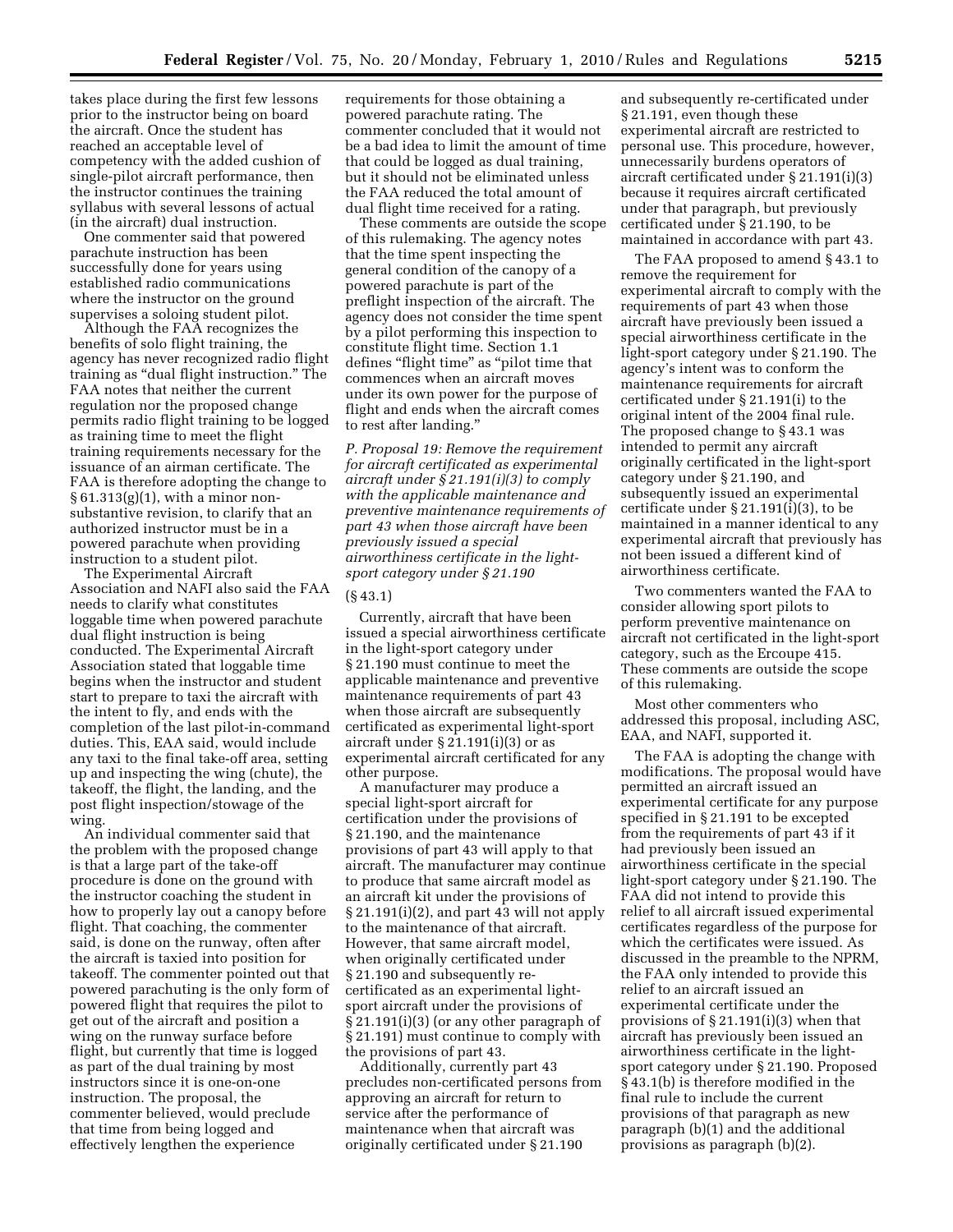*Q. Proposal 20: Require aircraft owners or operators to retain a record of the current status of applicable safety directives for special light-sport aircraft* 

## (§ 91.417)

Currently § 91.327 specifies that no person may operate an aircraft that has a special airworthiness certificate in the light-sport category unless the owner or operator complies with each safety directive applicable to the aircraft that corrects an existing unsafe condition. Although owners and operators must comply with these safety directives, there currently is no requirement to retain a record of the current status of applicable safety directives or transfer that information at the time of aircraft sale.

Without a requirement to retain and transfer this information, owners, operators, and FAA safety inspectors are not able to easily determine whether maintenance actions critical to flight safety have been accomplished on special light-sport aircraft. The FAA therefore proposed to require owners or operators to retain these records. These records must be transferred in accordance with the provisions of § 91.419.

All but one of the commenters who addressed this proposal, including ASC, AOPA, and EAA, supported it. The Aircraft Owners and Pilots Association said the change would help ensure that light-sport aircraft remain airworthy and allow aircraft owners and operators to better track the current status of applicable safety directives. The Aircraft Owners and Pilots Association went on to say the change also would help ensure that people buying a light-sport aircraft would have a complete record of all the safety directives complied with on the aircraft.

One commenter said even through the manufacturer says some item must be completed, the owner should have the final say on whether the upgrade is needed; otherwise the light-sport aircraft owner would be at the mercy of the manufacturer. The FAA did not propose to revise current § 91.327 to permit an owner or operator to independently decide whether to comply with a safety directive that corrects an existing unsafe condition. However, the FAA notes that an owner or operator may use the procedures specified in current § 91.327(b)(4) to obtain an FAA waiver from the provisions of a manufacturer's safety directive.

The commenter went on to say that the FAA should avoid creating another Airworthiness Directive (AD) compliance system for light-sport

aircraft. The FAA did not propose to create another AD compliance system or propose any revisions to the process by which safety directives are issued or accomplished.

The Experimental Aircraft Association requested that the FAA also include regulatory language addressing the applicability of safety directives and airworthiness directives. The EAA also requested the FAA revise § 39.1 to address the applicability of part 39 to experimental light-sport and amateurbuilt aircraft. The FAA considers these recommendations to be outside the scope of this rulemaking.

The FAA is adopting the change as proposed.

*R. Proposal 21: Provide for use of aircraft with a special airworthiness certificate in the light-sport category in training courses approved under part 141* 

# (§ 141.39)

When the 2004 final rule was issued, the FAA did not amend part 141 to provide for the use of light-sport aircraft in courses approved under that part. Since that time, the FAA has received requests that special light-sport aircraft be used in courses approved under part 141. Although special light-sport aircraft are not type-certificated aircraft, they are designed, manufactured, and certificated in accordance with consensus standards that have been accepted by the FAA. When part 141 was originally adopted, the FAA did not contemplate the use of aircraft manufactured in accordance with consensus standards. Since these aircraft are manufactured in accordance with FAA-accepted consensus standards, the FAA believes that these aircraft provide an acceptable level of safety for use in part 141 training courses. To be used in a course approved under part 141, the aircraft also would have to be properly equipped for performing the tasks specified in the training course in which the aircraft would be used. We therefore proposed to revise § 141.39(b) to permit the use of special light-sport aircraft in training courses that are approved under part 141.

All of the commenters who responded on this proposal, including ASC, EAA, and AOPA, supported it. The FAA is adopting the change as proposed for training facilities located within the United States. The FAA is revising paragraph (a)(2) because after the proposed rule was published, § 141.39 was revised in the "Pilot, Flight" Instructor, and Pilot School'' final rule, (74 FR 42500, Aug. 21, 2009) to

separately address training facilities located within the United States and outside the United States. The agency is not revising § 141.39(b)(2) to specifically permit SLSAs to be used in training facilities located outside the United States due to the limitations that certain foreign countries may have on the operation of these aircraft within their airspace.

*S. Proposal 22: Revise minimum safealtitude requirements for powered parachutes and weight-shift-control aircraft* 

#### (§ 91.119)

Currently pilots of powered parachutes and weight-shift-control aircraft must remain at least 1,000 feet above the highest obstacle within a horizontal radius of 2,000 feet when operating over any congested area of a city, town, or settlement, or over any open-air assembly of persons. When operating over other-than-congested areas, powered parachutes and weightshift-control aircraft must be operated at an altitude of 500 feet above the surface, except when operating over open water or sparsely populated areas. When operating over these areas, these aircraft may not be operated closer than 500 feet to any person, vessel, vehicle, or structure. The restrictions specified for operations over congested areas and other than congested areas are not applicable when necessary for the takeoff or landing of the aircraft.

While the FAA believes that current operating restrictions for powered parachutes and weight-shift-control aircraft over congested areas are appropriate, the agency also believes that current restrictions on the operation of powered parachutes and weight-shiftcontrol aircraft over other-thancongested areas are overly restrictive.

The FAA recognizes that the operational characteristics (lower maximum gross weights, slower speeds, and lower climb rates) of powered parachutes and weight-shift-control aircraft enable them to safely operate over other-than-congested areas at altitudes lower than those at which other aircraft are routinely operated. In the event of a forced landing, the slower speeds, lower weights, and greater maneuverability of these aircraft allow for shorter landing distances and lower impact forces. Requiring these aircraft to operate at altitudes more appropriate to other categories and classes of aircraft significantly decreases their utility to owners and operators. The FAA proposed, therefore, to amend § 91.119 to allow powered parachutes and weight-shift-control aircraft to be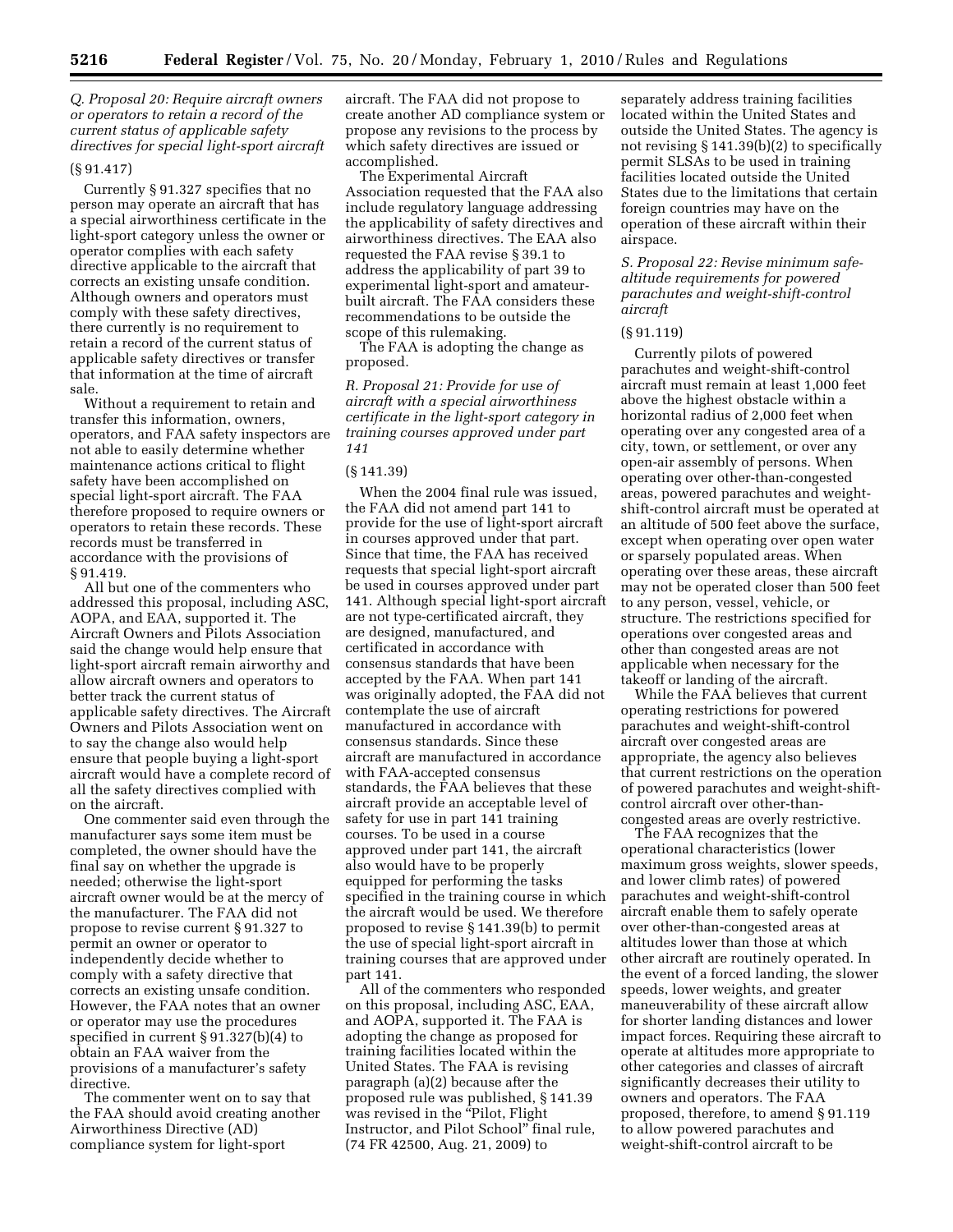operated over other-than-congested areas at less than 500 feet above the surface, provided the operation is conducted without hazard to persons or property on the surface.

All commenters agreed with the proposed change; however some suggested further changes. The Experimental Aircraft Association and NAFI agreed with the proposed change for powered parachutes and weightshift-control aircraft, but recommended that the FAA grant powered parachutes the same minimum safe altitude authorization as helicopters in both congested and other-than-congested areas. A number of individuals made similar comments, with one commenter recommending that no minimum altitude restrictions apply to the operation of powered parachutes. In addition, EAA, NAFI, and other commenters, argued that all light-sport aircraft that have a  $V_H$  equal to or less than 87 knots CAS have the same flight safety parameters and therefore should be provided similar relief. One said there are several fixed-wing aircraft that also exhibit the same flight characteristics discussed in the NPRM, and many weight-shift-control aircraft can outperform many of the slower (''ultralight-like'') fixed-wing aircraft, yet the FAA did not propose to grant those fixed-wing aircraft the same privilege. The commenter suggested using ''max speeds'' or another generic description, so the proposed revision would apply to all types of aircraft, not just powered parachutes and weight-shift-control aircraft. Another commenter asked why other aircraft of similar weights and speeds are not also encompassed by the proposed change.

The FAA is adopting the change as proposed. Although a number of commenters suggested that the FAA further revise § 91.119 to permit powered parachutes and weight-shiftcontrol aircraft to operate over congested areas with the same limitations applicable to helicopters, the agency considers a further expansion of the proposal to be outside the scope of the original NPRM. Similarly the FAA considers commenters' suggestions to permit all light-sport aircraft that have a  $V_H$  equal to or less than 87 knots CAS and aircraft with weights and speeds similar to those of powered parachutes and weight-shift-control aircraft to operate over congested areas with the same limitations applicable to helicopters to be outside the scope of the NPRM.

Lastly, EAA noted that the FAA titled the discussion of these changes ''22. Revise minimum safe-altitude requirements for powered parachutes

and weight-shift-control aircraft, *and balloons* (§ 91.119)''; however, EAA pointed out, the FAA did not discuss balloons or add balloons to its proposed change to § 91.119. The FAA acknowledges that the heading was incorrect. No reference to balloons should have been included in the caption.

#### *T. Miscellaneous*

Section 61.303: The FAA proposed to revise paragraphs (a)(1)(ii) and (a)(2)(ii) to include the words ''at that certificate level or higher.'' The FAA has determined that inclusion of the proposed language would be redundant and therefore is withdrawing those proposed amendments.

Section 61.413: In the proposal, the provisions of current § 61.413 were incorporated into current § 61.193. Although the FAA is withdrawing its proposal to merge the provisions of subpart K with subpart H, the agency is revising the introductory text of § 61.413 to mirror the introductory text of current § 61.193. This action will correct a typographical error and revise the introductory text to indicate that a flight instructor with a sport pilot rating may provide endorsements related to various certificates, ratings, and privileges that may be found in places other than a pilot's logbook.

Section 61.109: The FAA is also correcting an inadvertent oversight in § 61.109(j) introductory text by adding the words "of operation" after the words ''solo flight training in the areas.''

#### **IV. Paperwork Reduction Act**

As required by the Paperwork Reduction Act of 1995 (44 U.S.C. 3507(d)), the FAA submitted a copy of the new information collection requirements in this final rule to the Office of Management and Budget for its review. Affected parties do not have to comply with the information collection requirements until the FAA publishes in the **Federal Register** the control number assigned by OMB for these information requirements. Publication of the control number notifies the public that OMB has approved these information collection requirements under the Paperwork Reduction Act of 1995.

The FAA has determined that there are no new information collection requirements associated with posting pilots' names on the Light-Sport Standardization Branch's Web site, as that action is being taken to verify compliance with the 2004 final rule. That information collection requirement previously was approved under OMB Control Number 2120–0690. Further,

airmens' names are already publicly available on the FAA's Web site.

Information collection requirements associated with the amendment to paragraph (a) of § 91.417 *Maintenance records* to require owners and operators of special light-sport aircraft (SLSAs) to retain a record of the current status of applicable safety directives and transfer that information at the time of the sale of that aircraft is a new information collection requirement. Virtually all of the comments received on this change were favorable. However, one commenter opposed the proposed change. The commenter did not object to keeping a record of the status of applicable safety directives, but opposed the FAA's enforcing compliance. The FAA notes that paragraph (b)(4) of § 91.327 *Aircraft having a special airworthiness certificate in the light-sport category: Operating limitations* requires operators of SLSAs to comply with all applicable safety directives. The FAA is taking action to ensure that owners and operators of SLSAs can readily determine the current status of safety directives applicable to their aircraft. The FAA is therefore adopting the change as proposed.

A summary of the new information collection requirement under § 91.417 is as follows.

*Use:* The information will be used by owners and operators of SLSAs to determine the current status of safety directives applicable to their aircraft. In addition, the information will be used to enable safety inspectors, in situations such as accident investigations, to determine whether required maintenance actions were accomplished on SLSAs.

*Respondents:* There are currently 953 registered SLSAs (expected to increase by 2.86 percent per year). However, the FAA does not know the exact numbers of owners and operators. The FAA expects the number of owners and operators would be fewer than 953.

*Frequency:* Owners and operators of SLSAs would retain and transfer records on the status of safety directives only when safety directives have been issued on their SLSAs. The FAA estimates that it would take an owner operator 2 hours per year to comply with the requirement.

#### *Annual Burden Estimate*

There would be no annualized cost to the Federal government. For owners and operators, the total hour burden would be 21,688 hours over a 10-year period. The average number of hours each year would be 2,169, computed as follows: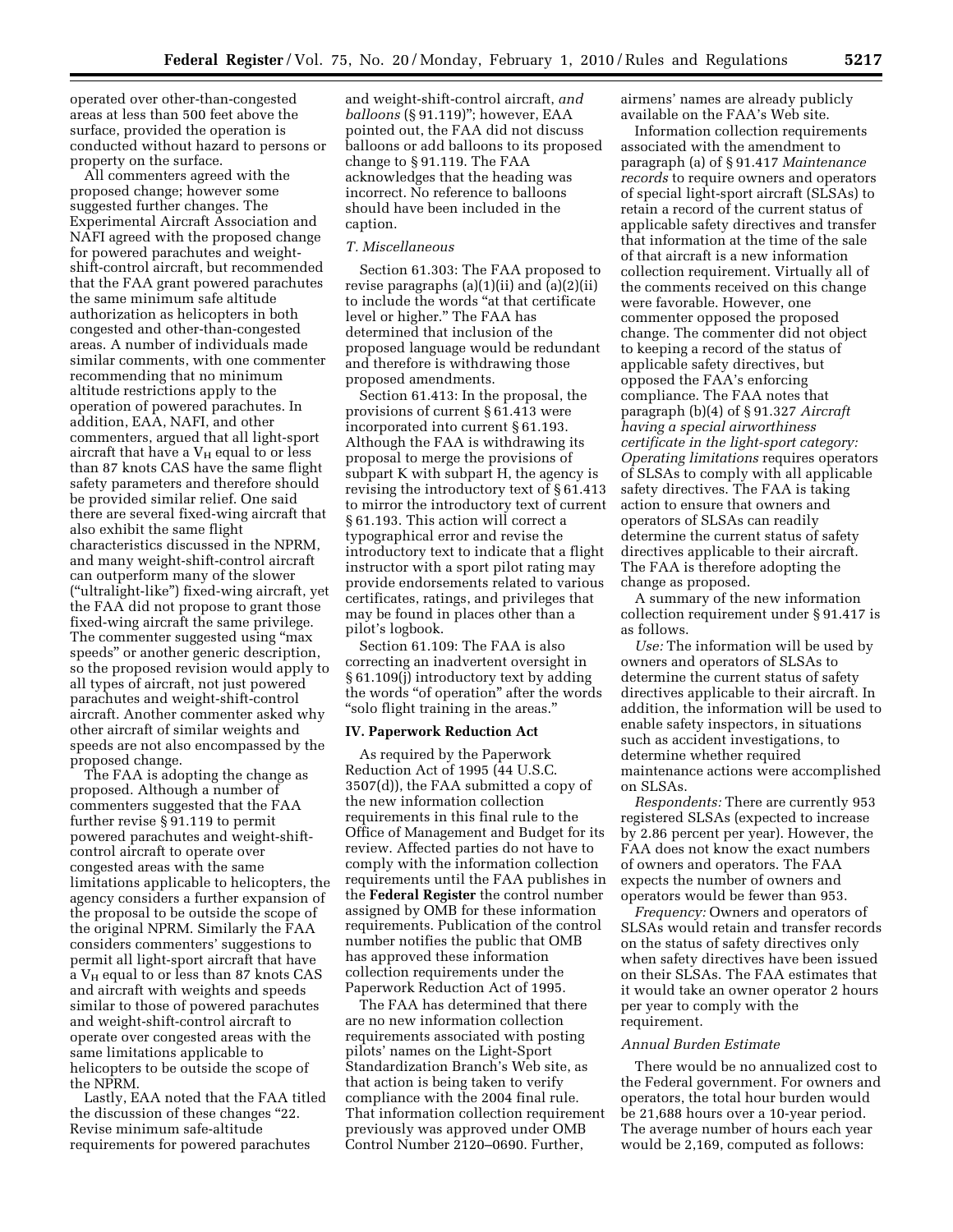| Year                                                                         | Number of<br><b>SLSA</b> aircraft                                          | Hours per<br>aircraft | Total hour<br>burden                                                         |
|------------------------------------------------------------------------------|----------------------------------------------------------------------------|-----------------------|------------------------------------------------------------------------------|
| 2010<br>2011<br>2012<br>2013<br>2014<br>2015<br>2016<br>2017<br>2018<br>2019 | 953<br>980<br>1008<br>1037<br>1066<br>1096<br>1127<br>1159<br>1192<br>1226 |                       | 1906<br>1960<br>2016<br>2074<br>2132<br>2192<br>2254<br>2318<br>2384<br>2452 |
| Total                                                                        |                                                                            |                       | 21688<br>2169                                                                |

The total cost burden, assuming the value of an owner or operator's time is \$31.50 per hour, would be \$683,200 (\$472,400 discounted) over a 10-year period.

An agency may not collect or sponsor the collection of information, nor may it impose an information collection requirement unless it displays a currently valid Office of Management and Budget (OMB) control number.

#### **V. International Compatibility**

In keeping with U.S. obligations under the Convention on International Civil Aviation, it is FAA policy to comply with International Civil Aviation Organization (ICAO) Standards and Recommended Practices to the maximum extent practicable. The FAA has determined that there are no ICAO Standards and Recommended Practices that correspond to these regulations.

# **VI. Regulatory Evaluation, Regulatory Flexibility Determination, International Trade Impact Assessment, and Unfunded Mandates Assessment**

#### *A. Regulatory Evaluation Summary*

Changes to Federal regulations must undergo several economic analyses. First, Executive Order 12866 directs that each Federal agency shall propose or adopt a regulation only upon a reasoned determination that the benefits of the intended regulation justify its costs. Second, the Regulatory Flexibility Act of 1980 (Pub. L. 96–354) requires agencies to analyze the economic impact of regulatory changes on small entities. Third, the Trade Agreements Act (Pub. L. 96–39) prohibits agencies from setting standards that create unnecessary obstacles to the foreign commerce of the United States. In developing U.S. standards, this Trade Act requires agencies to consider international standards and, where appropriate, that they be the basis of U.S. standards. Fourth, the Unfunded

Mandates Reform Act of 1995 (Pub. L. 104–4) requires agencies to prepare a written assessment of the costs, benefits, and other effects of proposed or final rules that include a Federal mandate likely to result in the expenditure by State, local, or tribal governments, in the aggregate, or by the private sector, of \$100 million or more annually (adjusted for inflation with base year of 1995). This portion of the preamble summarizes the FAA's analysis of the economic impacts of this proposed rule. We suggest readers seeking greater detail read the full regulatory evaluation, a copy of which we have placed in the docket for this rulemaking.

In conducting these analyses, FAA has determined that this rule: (1) Has benefits that justify its costs, (2) is not an economically ''significant regulatory action'' as defined in section 3(f) of Executive Order 12866, (3) is not "significant" as defined in DOT's Regulatory Policies and Procedures; (4) will not have a significant economic impact on a substantial number of small entities; (5) will not create unnecessary obstacles to the foreign commerce of the United States; and (6) will not impose an unfunded mandate on State, local, or tribal governments, or on the private sector by exceeding the threshold identified above. These analyses are summarized below.

#### Costs and Benefits

The total cost of this rule will be approximately \$683,000 (\$472,000 discounted). This cost is due to the provision of the rule that will require owners and operators to retain a record of the current status of applicable safety directives and to transfer that information at the time of sale of the aircraft. This rule will benefit sport pilots by establishing more appropriate training requirements and eliminating unnecessary endorsements. It will also benefit pilots of powered parachutes and weight-shift-control aircraft by

allowing them to fly at lower altitudes, enabling them to more fully utilize the operational characteristics of their aircraft. Additionally, this rule will increase the maximum altitude at which sport pilots (or student pilots seeking sport pilot privileges) may fly, up to a maximum of 10,000 ft MSL or 2,000 ft AGL, whichever is higher.

#### *B. Regulatory Flexibility Determination*

The Regulatory Flexibility Act of 1980 (Pub. L. 96–354) (RFA) establishes ''as a principle of regulatory issuance that agencies shall endeavor, consistent with the objectives of the rule and of applicable statutes, to fit regulatory and informational requirements to the scale of the businesses, organizations, and governmental jurisdictions subject to regulation. To achieve this principle, agencies are required to solicit and consider flexible regulatory proposals and to explain the rationale for their actions to assure that such proposals are given serious consideration.'' The RFA covers a wide-range of small entities, including small businesses, not-forprofit organizations, and small governmental jurisdictions.

Agencies must perform a review to determine whether a rule will have a significant economic impact on a substantial number of small entities. If the agency determines that it will, the agency must prepare a regulatory flexibility analysis as described in the RFA. However, if an agency determines that a rule is not expected to have a significant economic impact on a substantial number of small entities, section 605(b) of the RFA provides that the head of the agency may so certify and a regulatory flexibility analysis is not required. The certification must include a statement providing the factual basis for this determination, and the reasoning should be clear.

This final rule will impose negligible costs on individuals who are or are in the process of becoming sport pilots.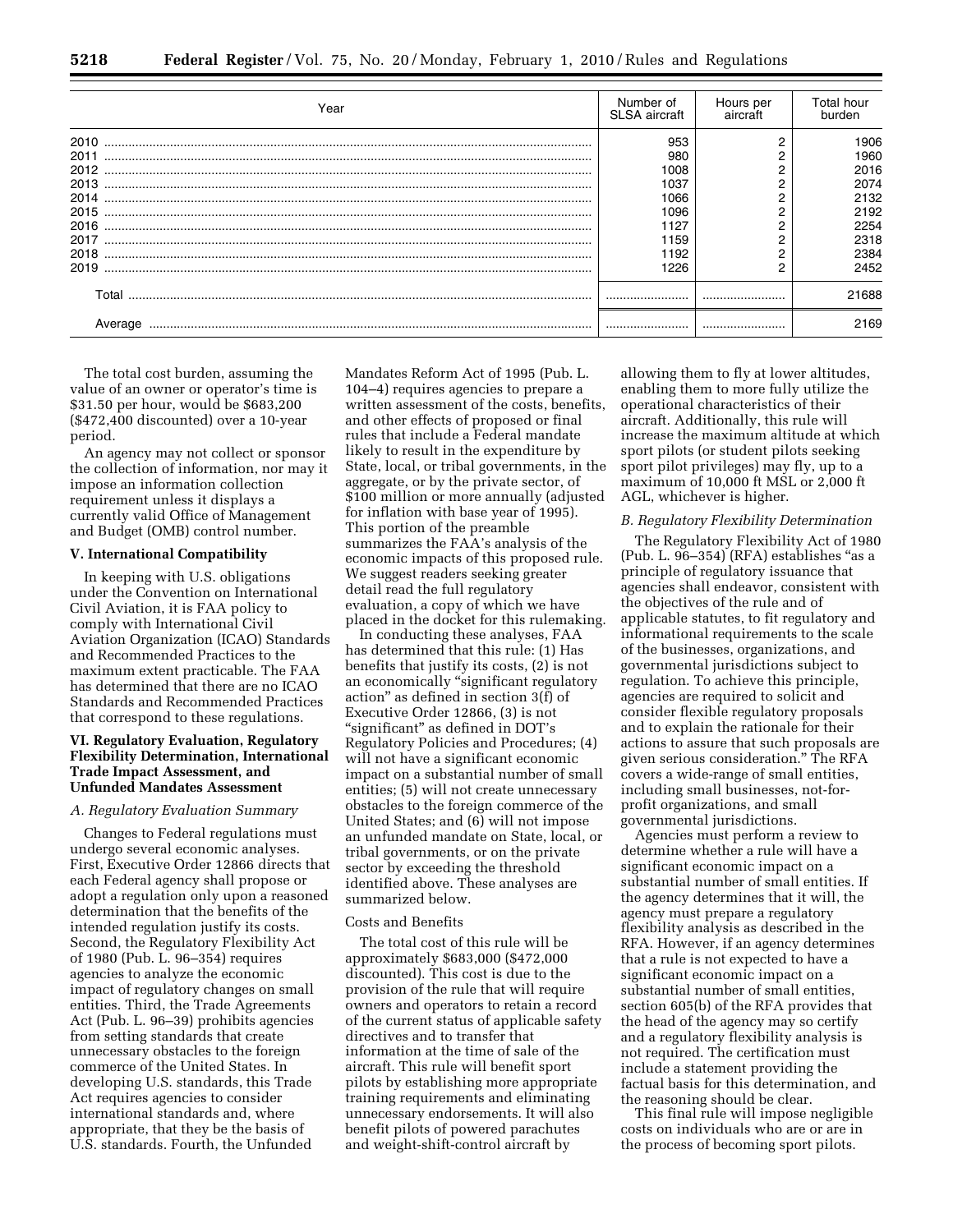While owners of special light-sport aircraft may experience a small cost with regard to the final rule's requirement to hold and transfer applicable safety directives at the time of an aircraft's sale, these costs are minimal. Moreover, most of these individuals fly for sport or recreation, and therefore the Regulatory Flexibility Act does not apply to them. However, the rule will also affect flight instructors with a sport pilot rating who provide instruction as a business endeavor, and in this case the Regulatory Flexibility Act does apply. Still, this final rule will impose only negligible costs on flight instructors with a sport pilot rating. Therefore as the FAA Administrator, I certify that this rule will not have a significant economic impact on a substantial number of small entities.

# *C. International Trade Impact Assessment*

The Trade Agreements Act of 1979 (Pub. L. 96–39), as amended by the Uruguay Round Agreements Act (Pub. L. 103–465), prohibits Federal agencies from establishing standards or engaging in related activities that create unnecessary obstacles to the foreign commerce of the United States. Pursuant to these Acts, the establishment of standards is not considered an unnecessary obstacle to the foreign commerce of the United States, so long as the standard has a legitimate domestic objective, such the protection of safety, and does not operate in a manner that excludes imports that meet this objective. The statute also requires consideration of international standards and, where appropriate, that they be the basis for U.S. standards. The FAA has assessed the potential effect of this final rule and determined that it will have only a domestic impact and therefore will not create unnecessary obstacles to the foreign commerce of the United States.

#### *D. Unfunded Mandates Assessment*

Title II of the Unfunded Mandates Reform Act of 1995 (Pub. L. 104–4) requires each Federal agency to prepare a written statement assessing the effects of any Federal mandate in a proposed or final agency rule that may result in an expenditure of \$100 million or more (in 1995 dollars) in any one year by State, local, and tribal governments, in the aggregate, or by the private sector; such a mandate is deemed to be a ''significant regulatory action.'' The FAA currently uses an inflation-adjusted value of \$136.1 million in lieu of \$100 million. This final rule does not contain such a mandate; therefore, the requirements of Title II of the Act do not apply.

#### **VII. Executive Order 13132, Federalism**

The FAA has analyzed this final rule under the principles and criteria of Executive Order 13132, Federalism. We determined that this action will not have a substantial direct effect on the States, or the relationship between the Federal Government and the States, or on the distribution of power and responsibilities among the various levels of government, and, therefore, does not have federalism implications.

#### **VIII. Environmental Analysis**

FAA Order 1050.1E identifies FAA actions that are categorically excluded from preparation of an environmental assessment or environmental impact statement under the National Environmental Policy Act in the absence of extraordinary circumstances. The FAA has determined this rulemaking action qualifies for the categorical exclusion identified in paragraph 307(k) and involves no extraordinary circumstances.

# **IX. Regulations That Significantly Affect Energy Supply, Distribution, or Use**

The FAA analyzed this final rule under Executive Order 13211, Actions Concerning Regulations that Significantly Affect Energy Supply, Distribution, or Use (May 18, 2001). We have determined that it is not a ''significant energy action'' under the Executive Order, and it is not likely to have a significant adverse effect on the supply, distribution, or use of energy.

#### **X. Availability of Rulemaking Documents**

You can get an electronic copy of rulemaking documents using the Internet by—

1. Searching the Federal eRulemaking Portal (*http://www.regulations.gov*);

2. Visiting the FAA's Regulations and Policies Web page at *http://* 

*www.faa.gov/regulations*\_*policies/;* or 3. Accessing the Government Printing Office's Web page at *http://* 

*www.gpoaccess.gov/fr/index.html.* 

You can also get a copy by sending a request to the Federal Aviation Administration, Office of Rulemaking, ARM–1, 800 Independence Avenue SW., Washington, DC 20591, or by calling (202) 267–9680. Be sure to identify the amendment number or docket number of this rulemaking.

Anyone is able to search the electronic form of all comments received into any of our dockets by the name of the individual submitting the comment (or signing the comment, if submitted on behalf of an association, business, labor union, etc.). You may

review DOT's complete Privacy Act statement in the **Federal Register**  published on April 11, 2000 (Volume 65, Number 70; Pages 19477–19478) or you may visit *http:// DocketsInfo.dot.gov.* 

# **XI. Small Business Regulatory Enforcement Fairness Act**

The Small Business Regulatory Enforcement Fairness Act (SBREFA) of 1996 requires FAA to comply with small entity requests for information or advice about compliance with statutes and regulations within its jurisdiction. If you are a small entity and you have a question regarding this document, you may contact your local FAA official, or the person listed under the **FOR FURTHER INFORMATION CONTACT** heading at the beginning of the preamble. You can find out more about SBREFA on the Internet at *http://www.faa.gov/ regulations*\_*policies/rulemaking/ sbre*\_*act/.* 

#### **List of Subjects**

#### *14 CFR Part 43*

Aircraft, Aviation safety.

*14 CFR Part 61* 

Aircraft, Airmen, Teachers.

*14 CFR Part 91* 

Aircraft, Airmen, Aviation safety, Reporting and recordkeeping requirements.

#### *14 CFR Part 141*

Airmen, Educational facilities, Schools.

#### **The Amendment**

■ In consideration of the foregoing, the Federal Aviation Administration amends chapter I of title 14, Code of Federal Regulations as follows:

# **PART 43—MAINTENANCE, PREVENTIVE MAINTENANCE, REBUILDING, AND ALTERATION**

■ 1. The authority citation for part 43 continues to read as follows:

**Authority:** 49 U.S.C. 106(g), 40113, 44701, 44703, 44705, 44707, 44711, 44713, 44717, 44725.

■ 2. Amend § 43.1 by revising paragraph (b) to read as follows:

# **§ 43.1 Applicability.**

\* \* \* \* \*

certificate for that aircraft; or

(b) This part does not apply to— (1) Any aircraft for which the FAA has issued an experimental certificate, unless the FAA has previously issued a different kind of airworthiness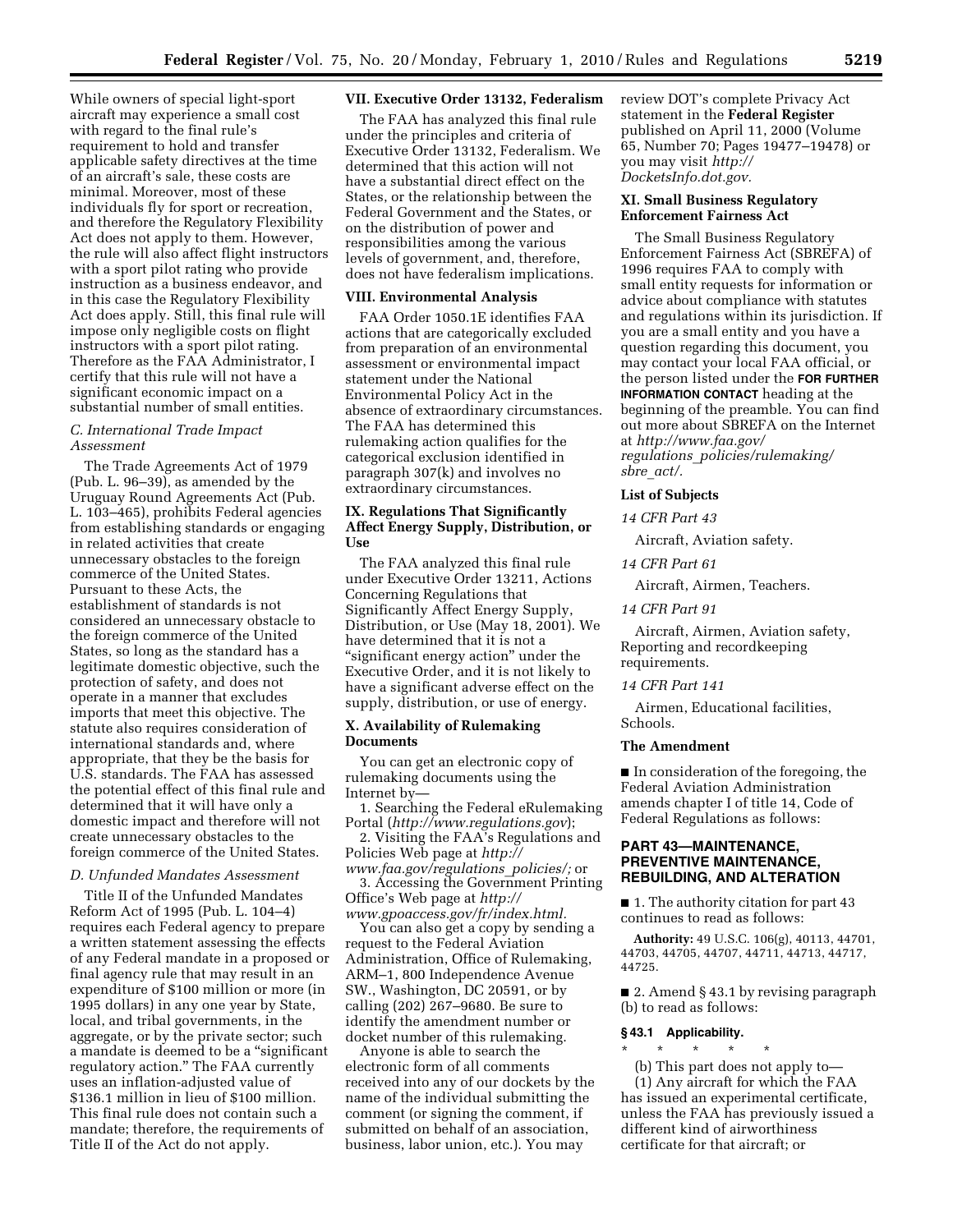**5220 Federal Register** / Vol. 75, No. 20 / Monday, February 1, 2010 / Rules and Regulations

(2) Any aircraft for which the FAA has issued an experimental certificate under the provisions of § 21.191 (i)(3) of this chapter, and the aircraft was previously issued a special airworthiness certificate in the lightsport category under the provisions of § 21.190 of this chapter.

\* \* \* \* \*

# **PART 61—CERTIFICATION: PILOTS, FLIGHT INSTRUCTORS, AND GROUND INSTRUCTORS**

■ 3. The authority citation for part 61 continues to read as follows:

**Authority:** 49 U.S.C. 106(g), 40113, 44701– 44703, 44707, 44709–44711, 45102–45103, 45301–45302.

■ 4. Amend § 61.52 by revising paragraphs (a) introductory text, (b),  $(c)(2)$  and  $(c)(3)$ , and adding paragraph (c)(4) to read as follows:

#### **§ 61.52 Use of aeronautical experience obtained in ultralight vehicles.**

(a) Before January 31, 2012, a person may use aeronautical experience obtained in an ultralight vehicle to meet the requirements for the following certificates and ratings issued under this part:

\* \* \* \* \*

(b) Before January 31, 2012, a person may use aeronautical experience obtained in an ultralight vehicle to meet the provisions of § 61.69.  $(c) * * * *$ 

(2) Document and log that aeronautical experience in accordance with the provisions for logging aeronautical experience specified by an FAA-recognized ultralight organization and in accordance with the provisions for logging pilot time in aircraft as specified in § 61.51;

(3) Obtain the aeronautical experience in a category and class of vehicle corresponding to the rating or privilege sought; and

(4) Provide the FAA with a certified copy of his or her ultralight pilot records from an FAA-recognized ultralight organization, that —

(i) Document that he or she is a registered ultralight pilot with that FAA-recognized ultralight organization; and

(ii) Indicate that he or she is recognized to operate the category and class of aircraft for which sport pilot privileges are sought.

■ 5. Amend § 61.63 by revising paragraphs  $(b)(4)$  and  $(c)(4)$  to read as follows:

#### **§ 61.63 Additional aircraft ratings (other than on an airline transport pilot certificate).**

\* \* \* \* \*

(b) \* \* \*

(4) Need not take an additional knowledge test, provided the applicant holds an airplane, rotorcraft, poweredlift, weight-shift-control aircraft, powered parachute, or airship rating at that pilot certificate level.  $(c) * * * *$ 

(4) Need not take an additional knowledge test, provided the applicant holds an airplane, rotorcraft, poweredlift, weight-shift-control aircraft, powered parachute, or airship rating at that pilot certificate level. \* \* \* \* \*

■ 6. Amend § 61.89 by:

 $\blacksquare$  a. Revising paragraph (c)(3);

■ b. Removing the period from the end of paragraph (c)(4) and adding a semicolon in its place; and

 $\blacksquare$  c. Adding paragraph (c)(5). The revision and addition read as follows:

#### **§ 61.89 General limitations.**

\* \* \* \* \* (c) \* \* \*

(3) At an altitude of more than 10,000 feet MSL or 2,000 feet AGL, whichever is higher;

\* \* \* \* \* (5) Of a light-sport aircraft without having received the applicable ground training, flight training, and instructor endorsements specified in § 61.327 (a) and (b).

 $\blacksquare$  7. Amend § 61.93 by revising paragraphs (e)(9), (e)(12), (h)(9), (k)(9), and (k)(11) to read as follows:

#### **§ 61.93 Solo cross-country flight requirements.**

\* \* \* \* \*

(e) \* \* \* (9) Use of radios for VFR navigation and two-way communication, except that a student pilot seeking a sport pilot certificate must only receive and log flight training on the use of radios installed in the aircraft to be flown;

\* \* \* \* \* (12) Control and maneuvering solely by reference to flight instruments, including straight and level flight, turns, descents, climbs, use of radio aids, and ATC directives. For student pilots seeking a sport pilot certificate, the provisions of this paragraph only apply when receiving training for crosscountry flight in an airplane that has a  $V_H$  greater than 87 knots CAS.

\* \* \* \* \* (h) \* \* \*

(9) Use of radios for VFR navigation and two-way communication, except that a student pilot seeking a sport pilot certificate must only receive and log

flight training on the use of radios installed in the aircraft to be flown; and

\* \* \* \* \*  $(k) * * * *$ 

(9) Use of radios for VFR navigation and two-way communication, except that a student pilot seeking a sport pilot certificate must only receive and log flight training on the use of radios installed in the aircraft to be flown;

- \* \* \* \* \* (11) Control of the airship solely by reference to flight instruments, except for a student pilot seeking a sport pilot certificate; and
- \* \* \* \* \*
- 8. Amend § 61.109 by:

■ a. Amending paragraph (j) introductory text by adding the words "of operation" after the words "solo flight training in the areas;''

■ b. Removing the word "and" at the end of paragraphs (i)(3) and (j)(3);

■ c. Revising paragraphs (i)(4)(ii) and  $(i)(2)(i)$ :

■ d. Adding the word "and" to the end of paragraph (j)(4)(i);

■ e. Removing paragraph (j)(4)(iii); and

■ f. Adding paragraphs (i)(5) and (j)(5).

The revisions and additions read as follows:

#### **§ 61.109 Aeronautical experience.**

# \* \* \* \* \*

- (i) \* \* \*
- $(4) * * * *$

(ii) Twenty solo takeoffs and landings to a full stop (with each landing involving a flight in a traffic pattern) at an airport; and

(5) Three takeoffs and landings (with each landing involving a flight in the traffic pattern) in an aircraft at an airport with an operating control tower.

- $(j) * * * * *$
- $(2) * * * *$

(i) One cross-country flight of over 75 nautical miles total distance that includes a point of landing that is a straight-line distance of more than 50 nautical miles from the original point of departure; and

\* \* \* \* \* (5) Three takeoffs and landings (with each landing involving a flight in the traffic pattern) in an aircraft at an airport with an operating control tower.

\* \* \* \* \*

■ 9. Amend § 61.113 by:

■ a. Amending paragraph (a) by removing the words ''paragraphs (b) through (g)'' and adding in their place the words "paragraphs (b) through (h)"; and

■ b. Adding paragraph (h) to read as follows: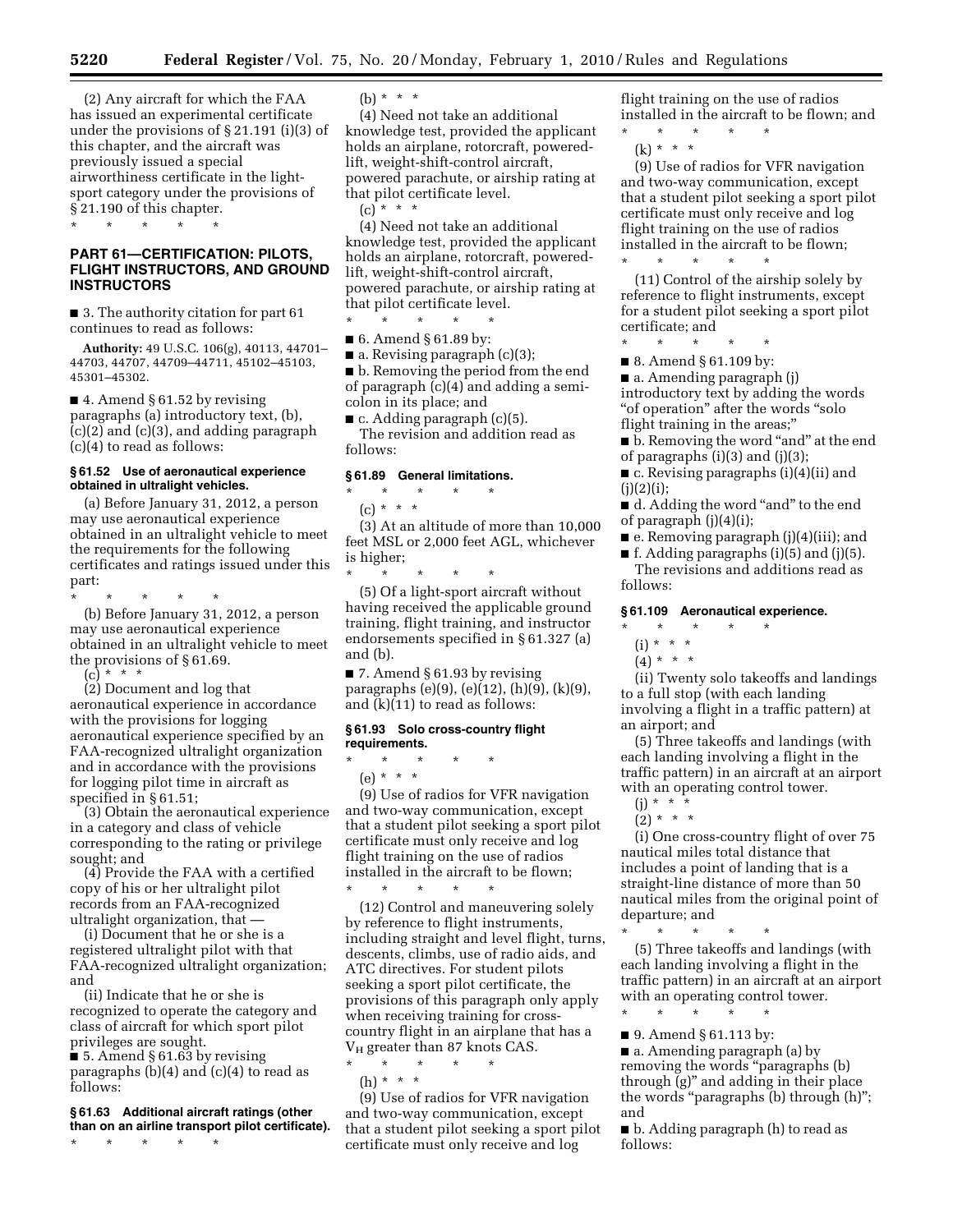# **§ 61.113 Private pilot privileges and limitations: Pilot in command.**

\* \* \* \* \* (h) A private pilot may act as pilot in command for the purpose of conducting a production flight test in a light-sport aircraft intended for certification in the light-sport category under § 21.190 of this chapter, provided that— (1) The aircraft is a powered

parachute or a weight-shift-control aircraft;

(2) The person has at least 100 hours of pilot-in-command time in the category and class of aircraft flown; and

(3) The person is familiar with the processes and procedures applicable to the conduct of production flight testing, to include operations conducted under a special flight permit and any associated operating limitations.

#### **§ 61.301 [Amended]**

 $\blacksquare$  10. Amend § 61.301 by removing paragraph (a)(7).

■ 11. Amend § 61.303 by:

■ a. Removing the words "light sport" adding the words "light-sport" in their place in the introductory text of

paragraphs  $(a)(1)(ii)(A)$ ,  $(a)(1)(iii)(A)$ ,  $(a)(2)(i)(A), (a)(2)(ii)(A), and$  $(a)(2)(iii)(A);$  and

■ b. Revising the introductory text of paragraphs  $(a)(1)(i)(A)$ ,  $(a)(2)(i)(A)$ ,  $(a)(3)(i)(A), (a)(3)(ii)(A), and$ (a)(3)(iii)(A), and paragraph  $(a)(3)(ii)(A)(1)$  to read as follows:

**§ 61.303 If I want to operate a light-sport aircraft, what operating limits and endorsement requirements in this subpart must I comply with?** 

 $(a) * * * *$ 

| If you hold<br>And you hold |              | Then you may operate                                                                                                                                                  | And                                                                                                                                                    |  |
|-----------------------------|--------------|-----------------------------------------------------------------------------------------------------------------------------------------------------------------------|--------------------------------------------------------------------------------------------------------------------------------------------------------|--|
|                             |              | (A) Any light-sport aircraft for which you hold the en-<br>dorsements required for its category and class.<br>(A) Any light-sport aircraft for which you hold the en- | * * * * *<br>* * * * *                                                                                                                                 |  |
|                             |              | dorsements required for its category and class.<br>(A) Any light-sport glider or balloon for which you hold<br>the endorsements required for its category and class.  | * * * * *                                                                                                                                              |  |
|                             | (ii) * * * * | (A) Any light-sport glider or balloon in that category and<br>class.                                                                                                  | (1) You do not have to hold any of the<br>endorsements required by this subpart,<br>nor do you have to comply with the lim-<br>itations in $§61.315$ . |  |
|                             | (iii) * * *  | (A) Any light-sport glider or balloon, only if you hold the<br>endorsements required in §61.321 for its category and<br>class                                         | * * * * *                                                                                                                                              |  |

\* \* \* \* \*

# **§ 61.309 [Amended]**

■ 12. Amend § 61.309 introductory text by removing the words ''Except as specified in §61.329, to" and adding the word ''To'' to the beginning of the sentence.

# **§ 61.311 [Amended]**

■ 13. Amend § 61.311 introductory text by removing the words "Except as

specified in § 61.329, to" and adding in their place the word ''To'' to the beginning of the sentence.

■ 14. Amend § 61.313 by:

■ a. Removing the words "Except as specified in  $\S$ 61.329, use" from the introductory text and adding the word ''Use'' to the beginning of the sentence;

■ b. Removing the numeral "3" and adding in its place the numeral "2" in paragraphs (a)(1)(iv), (d)(1)(iv), (e)(1)(iv), and  $(h)(1)(iv)$ ;

■ c. Removing the numeral "3" and adding in its place the numeral "1" in paragraphs  $(f)(1)(ii)$ ,  $(g)(1)(v)$ ;

■ d. Revising paragraphs (b)(1)(ii) and  $(c)(1)(ii);$  and

 $\blacksquare$  e. Revising paragraph  $(g)(1)$ introductory text.

The revisions read as follows:

**§ 61.313 What aeronautical experience must I have to apply for a sport pilot certificate?** 

\* \* \* \* \*

| If you are applying for a sport pilot<br>certificate with | Then you must log at least $\ldots$ |                                                                                                                                                                                                                         | Which must include at least                                                                                                                                                                                                            |                                                                                                                                                                                                                                        |  |  |  |
|-----------------------------------------------------------|-------------------------------------|-------------------------------------------------------------------------------------------------------------------------------------------------------------------------------------------------------------------------|----------------------------------------------------------------------------------------------------------------------------------------------------------------------------------------------------------------------------------------|----------------------------------------------------------------------------------------------------------------------------------------------------------------------------------------------------------------------------------------|--|--|--|
|                                                           |                                     |                                                                                                                                                                                                                         |                                                                                                                                                                                                                                        |                                                                                                                                                                                                                                        |  |  |  |
| $(b)$ *                                                   |                                     |                                                                                                                                                                                                                         | (ii) at least 3 training flights with an authorized in-<br>structor on those areas of operation specified in<br>§61.311 in preparation for the practical test within<br>the preceding 2 calendar months from the month<br>of the test. |                                                                                                                                                                                                                                        |  |  |  |
|                                                           |                                     |                                                                                                                                                                                                                         |                                                                                                                                                                                                                                        | (ii) at least 3 training flights with an authorized in-<br>structor on those areas of operation specified in<br>§61.311 in preparation for the practical test within<br>the preceding 2 calendar months from the month<br>of the test. |  |  |  |
| (g)                                                       | operation listed in $§61.311$ .     | (1) 12 hours of flight time in a powered parachute,<br>including 10 hours of flight training from an au-<br>thorized instructor in a powered parachute, and at<br>least 2 hours of solo flight training in the areas of |                                                                                                                                                                                                                                        |                                                                                                                                                                                                                                        |  |  |  |
|                                                           |                                     |                                                                                                                                                                                                                         |                                                                                                                                                                                                                                        |                                                                                                                                                                                                                                        |  |  |  |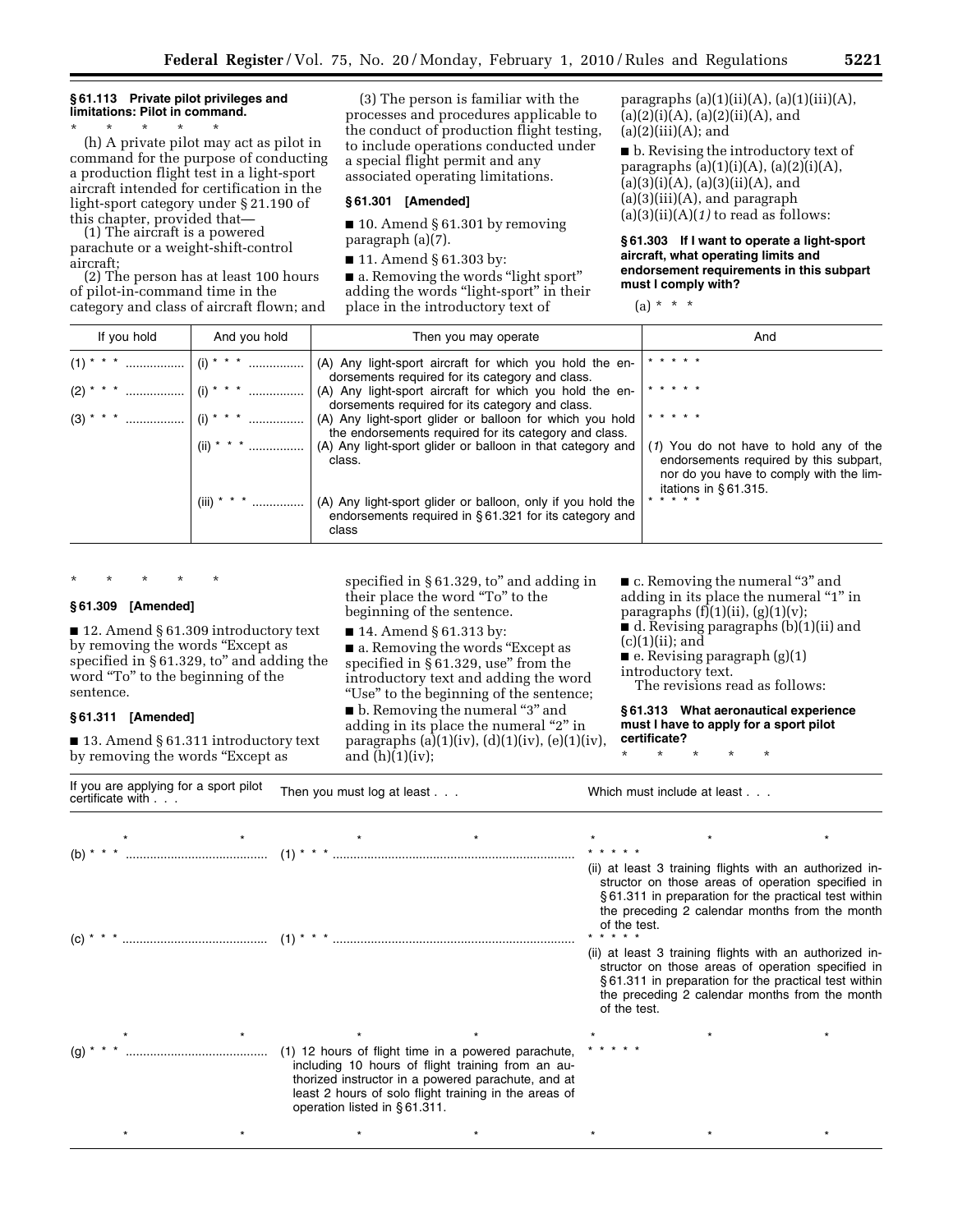$\blacksquare$  15. Amend § 61.315 by revising paragraphs  $(c)(11)$ ,  $(c)(14)$ , and  $(c)(16)$  to read as follows:

#### **§ 61.315 What are the privileges and limits of my sport pilot certificate?**

 $\star$   $\star$   $\star$ (c) \* \* \*

(11) At an altitude of more than 10,000 feet MSL or 2,000 feet AGL, whichever is higher.

\* \* \* \* \*

(14) If the aircraft has:

(i) A  $V_H$  greater than 87 knots CAS, unless you have met the requirements of § 61.327 (a).

(ii) A  $V_H$  less than or equal to 87 knots CAS, unless you have met the requirements of § 61.327 (b) or have logged pilot-in-command time in an aircraft with a  $V_H$  less than or equal to 87 knots CAS before March 3, 2010.

\* \* \* \* \* (16) Contrary to any limit on your pilot certificate or airman medical certificate, or any other limit or endorsement from an authorized instructor.

\* \* \* \* \*

#### **§ 61.319 [Removed and reserved]**

■ 16. Remove and reserve § 61.319.

# **§ 61.323 [Removed and reserved]**

■ 17. Remove and reserve § 61.323.

■ 18. Revise § 61.327 to read as follows:

#### **§ 61.327 Are there specific endorsement requirements to operate a light-sport aircraft based on V***H***?**

(a) Except as specified in paragraph (c) of this section, if you hold a sport pilot certificate and you seek to operate a light-sport aircraft that has a  $V_H$  less than or equal to 87 knots CAS you must—

(1) Receive and log ground and flight training from an authorized instructor in an aircraft that has a  $V_H$  less than or equal to 87 knots CAS; and

(2) Receive a logbook endorsement from the authorized instructor who provided the training specified in paragraph (a)(1) of this section certifying that you are proficient in the operation of light-sport aircraft with a  $V_H$  less than or equal to 87 knots CAS.

(b) If you hold a sport pilot certificate and you seek to operate a light-sport aircraft that has a  $V_H$  greater than 87 knots CAS you must—

(1) Receive and log ground and flight training from an authorized instructor in an aircraft that has a  $V_H$  greater than 87 knots CAS; and

(2) Receive a logbook endorsement from the authorized instructor who provided the training specified in paragraph (b)(1) of this section certifying that you are proficient in the operation of light-sport aircraft with a  $V_H$  greater than 87 knots CAS.

(c) The training and endorsements required by paragraph (a) of this section are not required if you have logged flight time as pilot in command of an aircraft with a  $V_H$  less than or equal to 87 knots CAS prior to March 3, 2010.

# **§ 61.329 [Removed]**

■ 19. Remove § 61.329.

#### **§ 61.401 [Amended]**

 $\blacksquare$  20. Amend § 61.401 by removing paragraph (a)(6).

■ 21. Amend § 61.413 by revising the introductory text and paragraph (i) to read as follows:

#### **§ 61.413 What are the privileges of my flight instructor certificate with a sport pilot rating?**

If you hold a flight instructor certificate with a sport pilot rating, you are authorized, within the limits of your certificate and rating, to provide training and endorsements that are required for, and relate to—

\* \* \* \* \* (i) A proficiency check for an additional category or class privilege for a sport pilot certificate or a flight instructor certificate with a sport pilot rating.

■ 22. Amend § 61.415 by revising the introductory text and paragraphs (a)(1) and (g), removing paragraph (e), redesignating paragraph (f) as paragraph (e), and adding new paragraph (f) to read as follows:

#### **§ 61.415 What are the limits of a flight instructor certificate with a sport pilot rating?**

If you hold a flight instructor certificate with a sport pilot rating, you may only provide flight training in a light-sport aircraft and are subject to the following limits:  $(a) * * * * *$ 

(1) A sport pilot certificate with applicable category and class privileges or a pilot certificate with the applicable category and class rating; and \* \* \* \* \*

(f) You may not provide training in a light-sport aircraft with a  $V_H$  less than

or equal to 87 knots CAS unless you have the endorsement specified in § 61.327 (a), or are otherwise authorized to operate that light-sport aircraft.

(g) You may not provide training in a light-sport aircraft with a  $V_H$  greater than 87 knots CAS unless you have the endorsement specified in § 61.327 (b), or are otherwise authorized to operate that light-sport aircraft.

■ 23. Amend § 61.423 by removing paragraph (a)(2)(iii)(B), redesignating paragraph  $(a)(2)(iii)(C)$  as  $(a)(2)(iii)(B)$ and removing the word "and" from the end of the paragraph, adding new paragraph (a)(2)(iii)(C), and revising paragraph (a)(2)(iv) to read as follows:

\* \* \* \* \*

## **§ 61.423 What are the recordkeeping requirements for a flight instructor with a sport pilot rating?**

 $(a) * * * *$  $(2) * * * *$  $(iii) * * * *$ 

(C) A light-sport aircraft with a  $V_H$ less than or equal to 87 knots CAS; and \* \* \* \* \*

(iv) Each person whose logbook you have endorsed as proficient to provide flight training in an additional category or class of light-sport aircraft.

 $\blacksquare$  24. Amend § 61.429 by revising paragraph (c) to read as follows:

**§ 61.429 May I exercise the privileges of a flight instructor certificate with a sport pilot rating if I hold a flight instructor certificate with another rating?** 

\* \* \* \* \*

\* \* \* \* \*

(c) If you want to exercise the privileges of your flight instructor certificate in a category or class of lightsport aircraft for which you are not currently rated, you must meet all applicable requirements to provide training in an additional category or class of light-sport aircraft specified in § 61.419.

#### **§ 61.431 [Removed]**

■ 25. Remove § 61.431.

# **PART 91—GENERAL OPERATING AND FLIGHT RULES**

■ 26. The authority citation for part 91 continues to read as follows:

**Authority:** 49 U.S.C. 106(g), 1155, 40103, 40113, 40120, 44101, 44111, 44701, 44704,